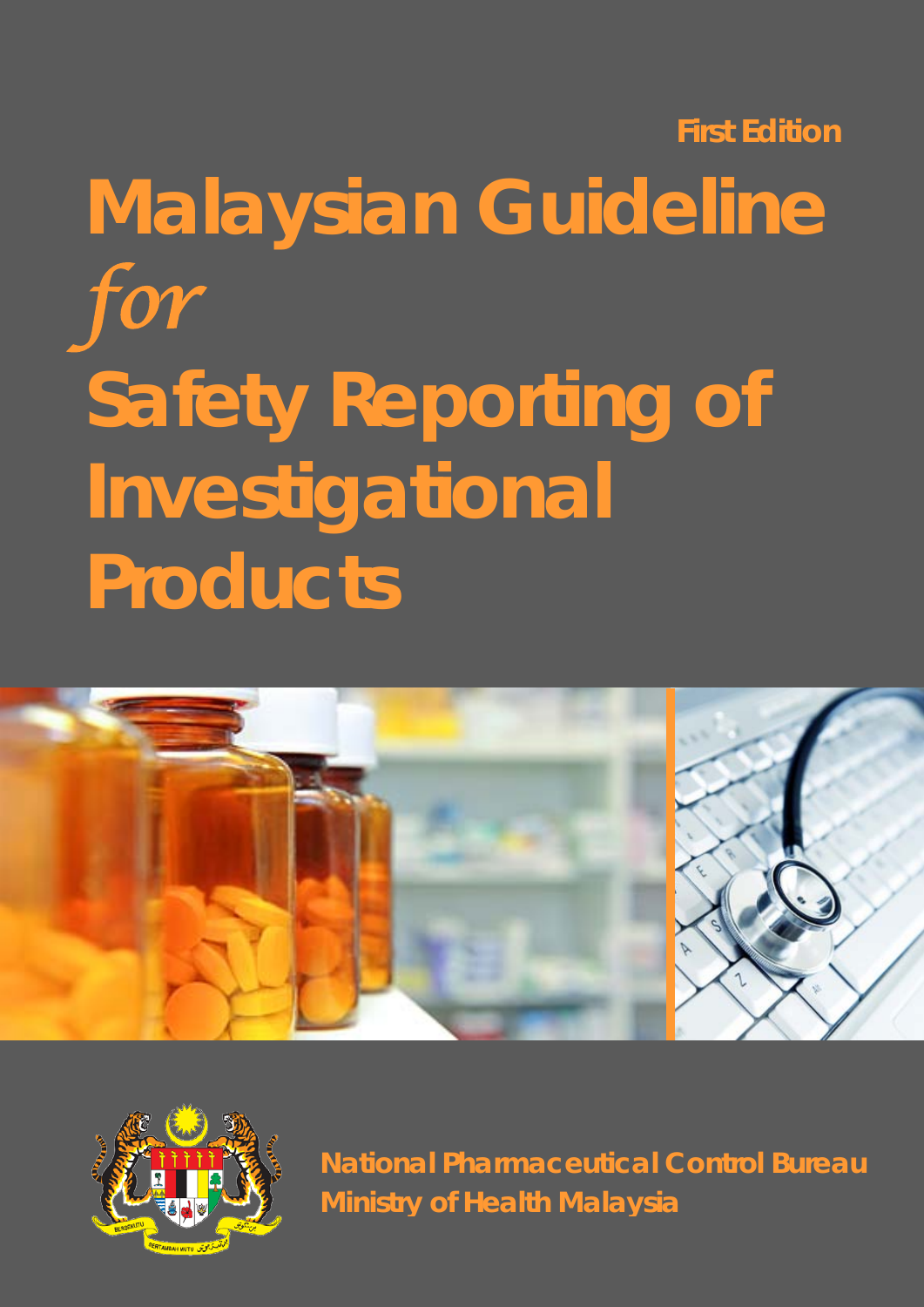

## **MALAYSIAN GUIDELINE FOR SAFETY REPORTING OF INVESTIGATIONAL PRODUCTS**

## **National Pharmaceutical Control Bureau**

Ministry of Health Malaysia Lot 36, Jalan Universiti, 46200 Petaling Jaya, Selangor Darul Ehsan, Malaysia.

Tel: 603-7883 5400 Fax: 603-7955 1030

First Edition – October 2014

This Guideline is adapted from ICH Harmonised Tripartite Guideline E2A Clinical Safety Data Management: Definitions and Standards for Expedited Reporting.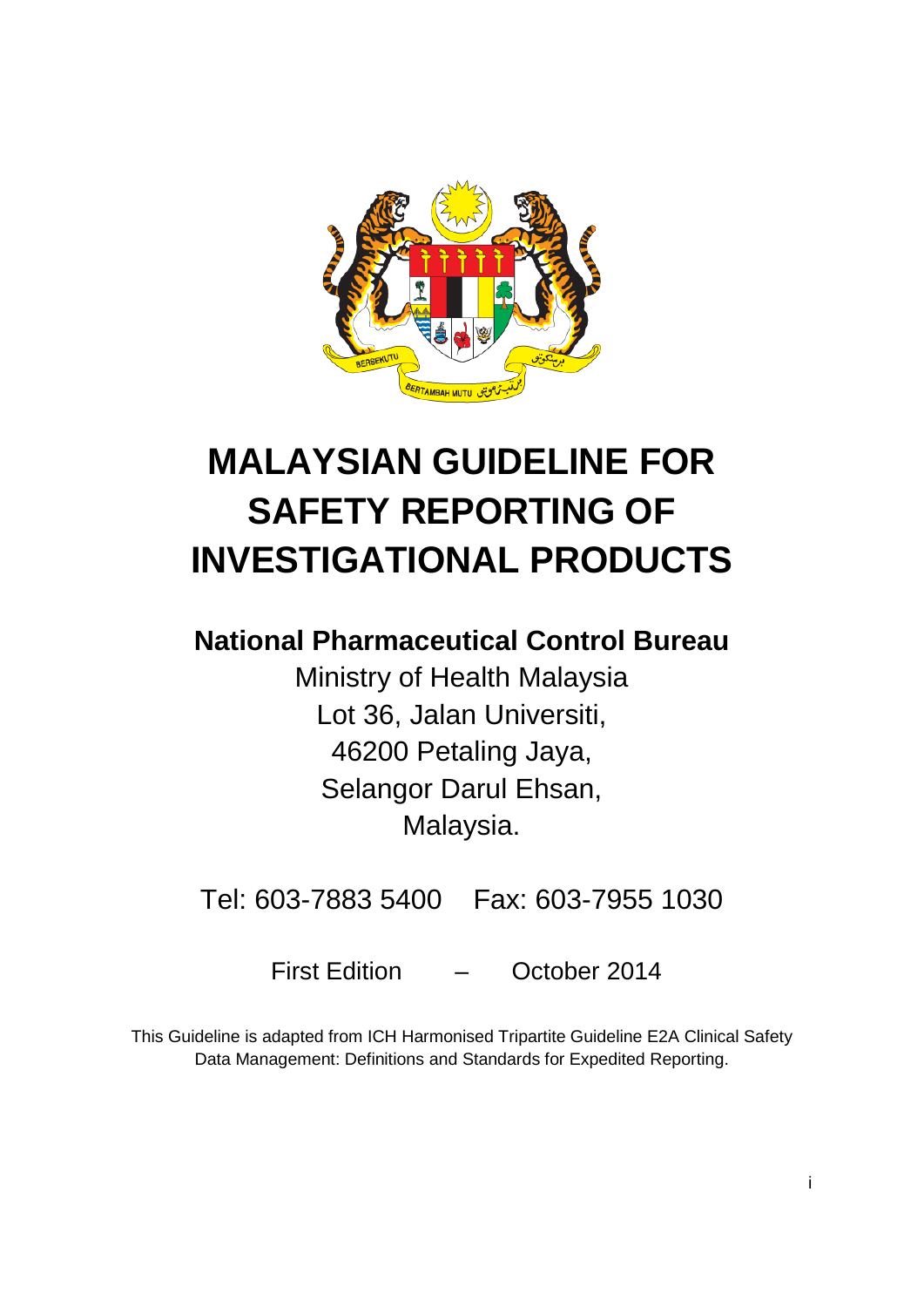## THIS GUIDELINE IS ISSUED BY THE DIRECTOR OF PHARMACEUTICAL SERVICES UNDER REGULATION 29 (1), CONTROL OF DRUGS AND COSMETICS REGULATIONS 1984. HE/SHE RESERVES THE RIGHT TO AMEND ANY PART OF THE GUIDELINE WHICHEVER HE/SHE DEEMS FIT.

## © Ministry of Health Malaysia

All Rights Reserved.

No part of this book shall be reproduced, stored in a retrieval system, or transmitted, in any form or by any means, electronic, mechanical, microfilming, recording or otherwise, without written permission from the Director of Pharmaceutical Services, Ministry of Health Malaysia.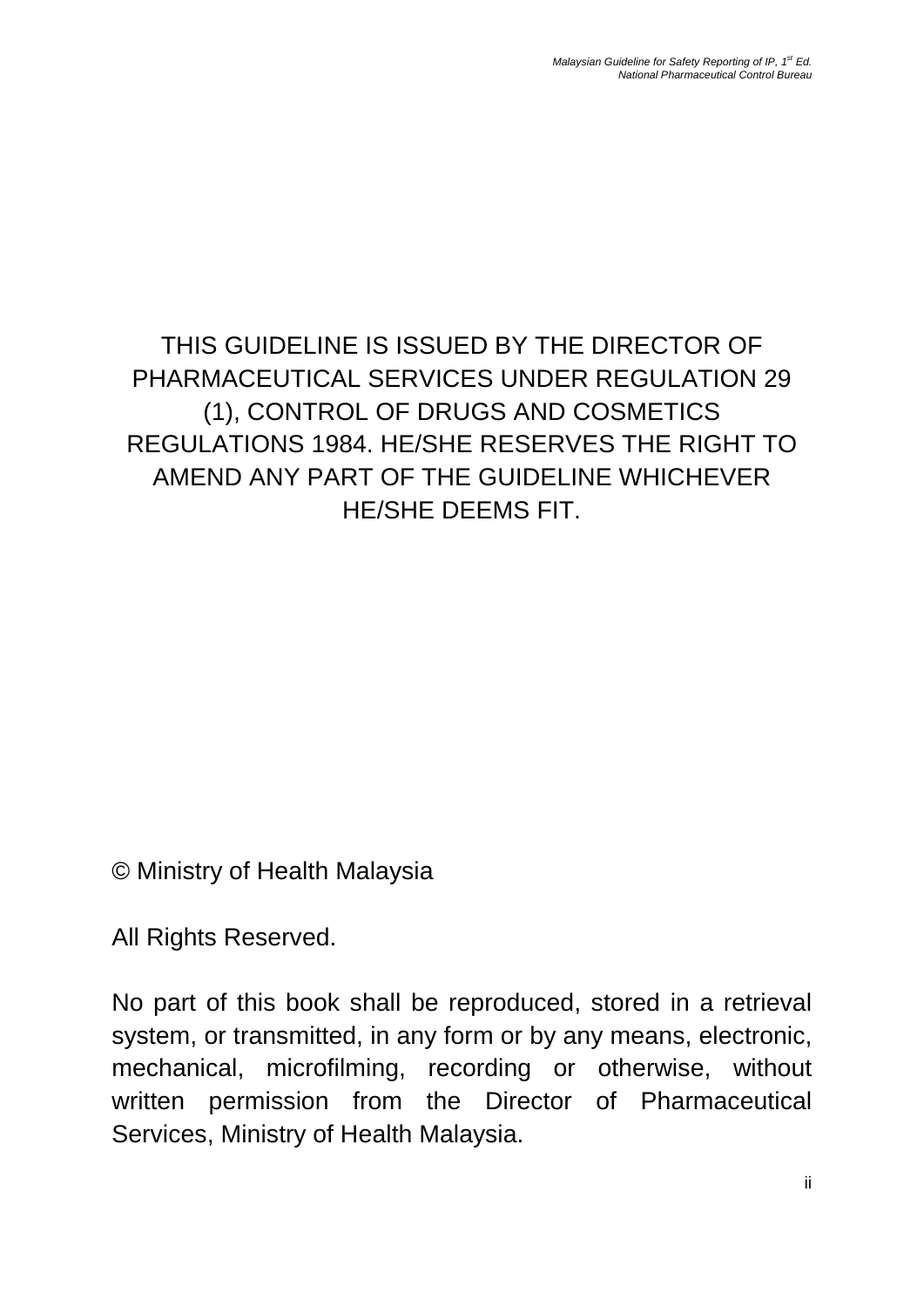#### **FOREWORD**

As Malaysia is increasingly involved in clinical trials, it is of utmost importance that the safety information generated from these trials be reported in a timely fashion to the regulatory authority. This is because the safety information of medicinal products in development is very limited and prompt reporting of such information is paramount to ensure the safety of clinical trial subjects as it enables action to be taken on any important safety data detected. Ultimately, the responsibility for the on-going safety evaluation of the medicinal product during the drug development cycle falls on the sponsors.

This guideline is developed to expand the scope and coverage of safety information reporting to the regulatory authority stated in the *Guidelines for Application of Clinical Trial Import Licence and Clinical Trial Exemption 5th Edition* and is adapted from the *ICH Harmonised Tripartite Guideline E2A – Clinical Safety Data Management: Definitions and Standards for Expedited Reporting* for use in Malaysia. This document will supersede the requirements stated in the *Guidelines for Application of Clinical Trial Import Licence and Clinical Trial Exemption 5th Edition.* All parties involved in conducting clinical trials in Malaysia are required to understand and adhere to the requirements of this guideline.

Sayful

**Tan Ann Ling** Director of Pharmacy Regulatory National Pharmaceutical Control Bureau Ministry of Health Malaysia

October 2014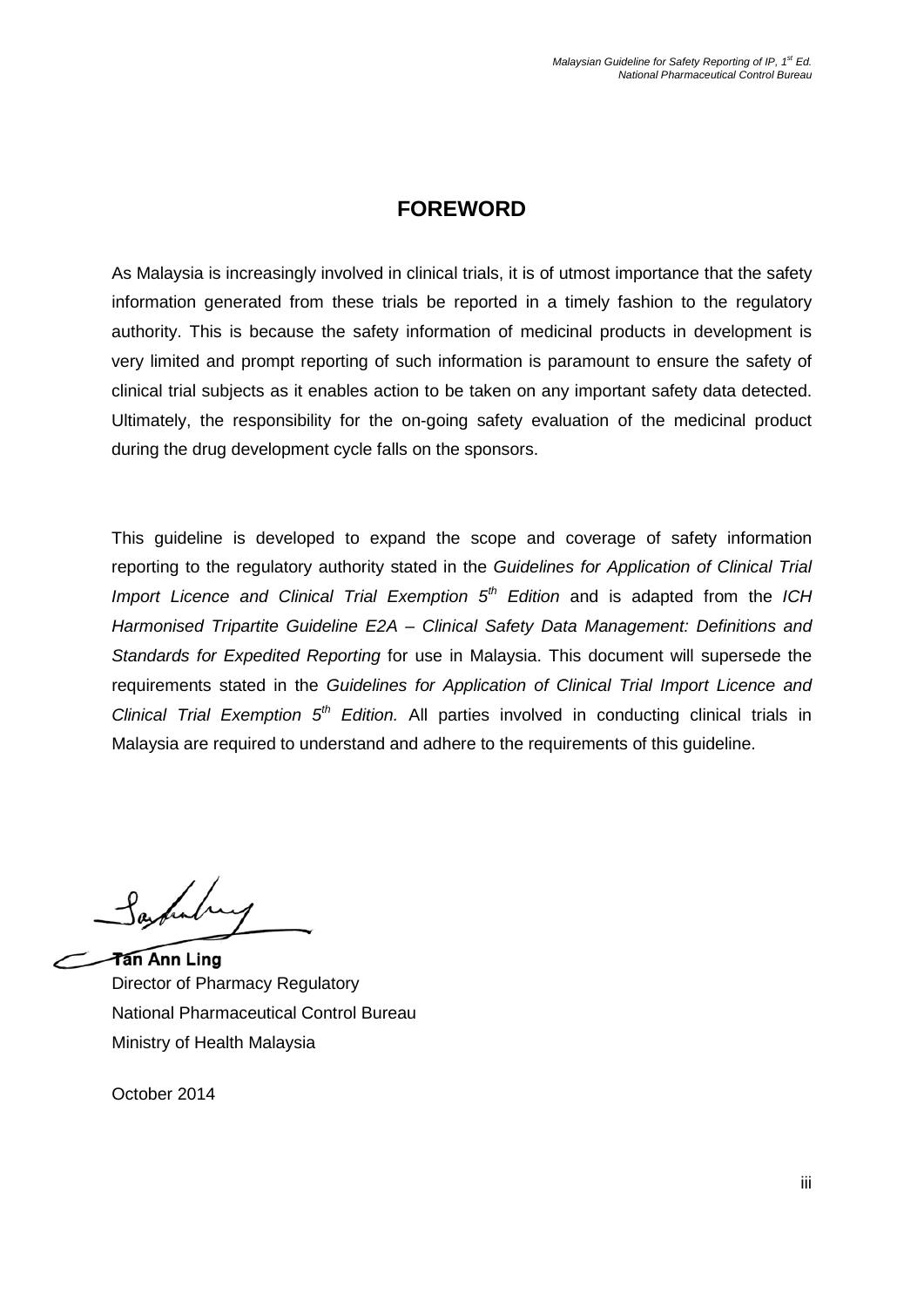#### **ACKNOWLEDGEMENTS**

#### **Advisor:**

Dr. Kamaruzaman Saleh Head of Centre for Investigational New Product

#### **Editor-in-Chief:**

Wang Wai Meng Centre for Investigational New Product

#### **Members of the Working Group:**

Dr. Hasenah Ali Zaril Harza Zakaria Tee Khim Boon Poh Wen Tsin Yam Pei Ching Aiza Adlina Abdullah Oh Chen Wei Khairulanwar Burhanuddin Tan Shin Yee Lee Wei Xin Wayne Wong Guan Wei

**National Pharmaceutical Control Bureau, Ministry of Health Malaysia would like to express gratitude to the stakeholders and individuals for their contribution and assistance in establishing and finalising this guideline.** 

#### **Pharmaceutical Association of Malaysia:**

Celynn Lim Chong Jye Yi Rosalind Chiam Sheila Kooi Lai Peng Tan Kwee Lan Tee Zhuang Yun Terence Lee Jia Shean Winnie Chan

**Malaysian Organisation of Pharmaceutical Industries:** Loh Kiaw Moi

**Malaysian Association of Pharmaceutical Suppliers:** Beh Gim Sang

#### **Clinical Research Organisations:**

Chin Sook Theng Christine Siew Ho Su Leen Dr. Sarojini Sivanandam Yip Su Lyn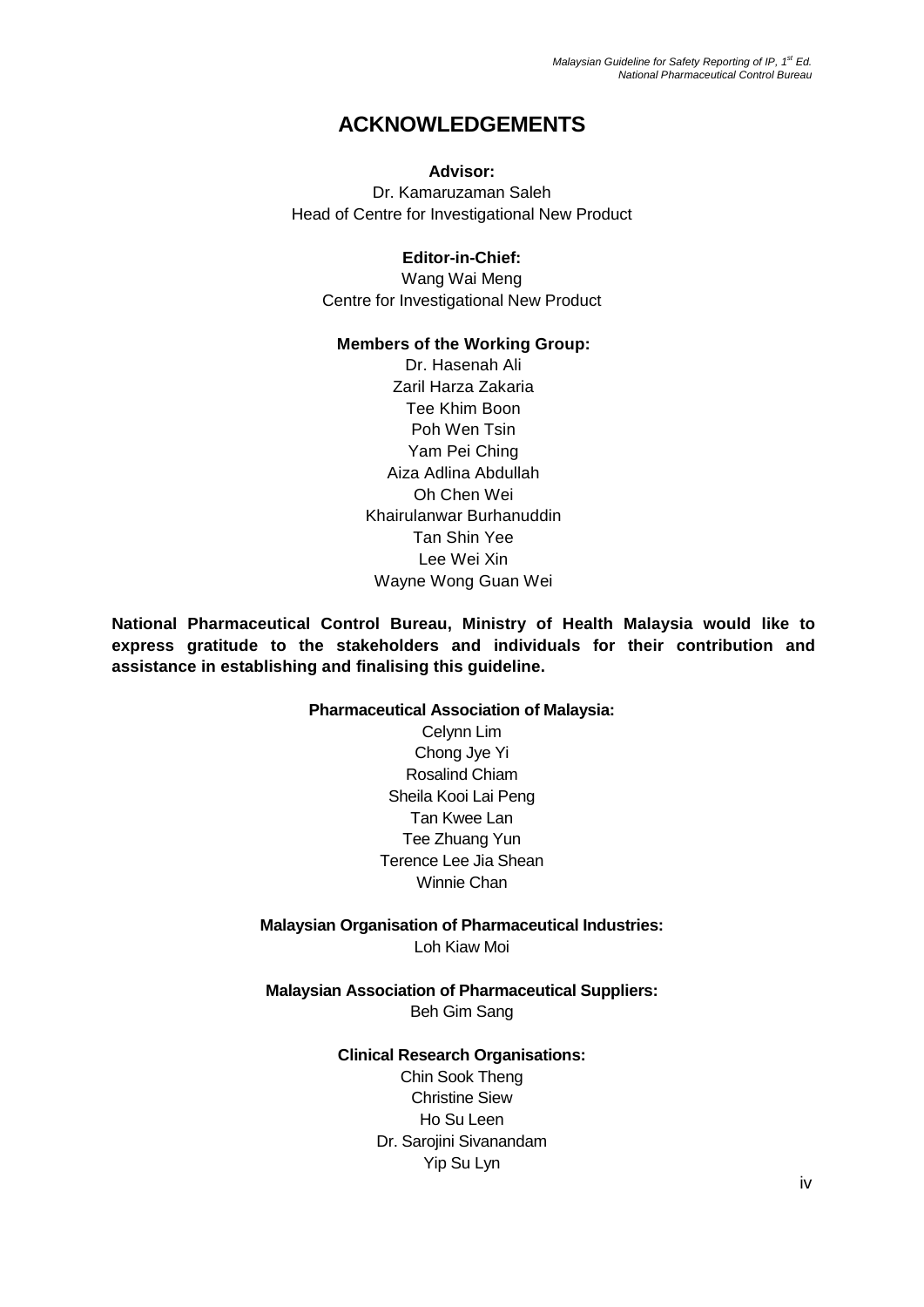## **TABLE OF CONTENTS**

|     |                           |                                                                                                                          | Page           |
|-----|---------------------------|--------------------------------------------------------------------------------------------------------------------------|----------------|
|     | Foreword                  |                                                                                                                          | Ϊij            |
|     | Acknowledgements          |                                                                                                                          | iv             |
|     | Glossary                  |                                                                                                                          | vi             |
| 1.0 | <b>INTRODUCTION</b>       |                                                                                                                          |                |
|     | 1.1<br>Purpose            |                                                                                                                          | 1              |
|     | 1.2<br>Scope              |                                                                                                                          | 1              |
| 2.0 | <b>SAFETY EXPERIENCE</b>  | DEFINITIONS AND TERMINOLOGY ASSOCIATED WITH CLINICAL                                                                     |                |
|     | 2.1                       | <b>Basic Terms</b>                                                                                                       | 1              |
|     | 2.2                       | Serious Adverse Event or Adverse Drug Reaction                                                                           | $\overline{2}$ |
|     | 2.3                       | Expectedness of an Adverse Drug Reaction                                                                                 | $\overline{4}$ |
| 3.0 |                           | STANDARDS FOR EXPEDITED REPORTING                                                                                        |                |
|     | 3.1                       | What Should Be Reported                                                                                                  | 5              |
|     | 3.2                       | When to Start and End Reporting                                                                                          | 6              |
|     | 3.3                       | <b>Reporting Time Frames</b>                                                                                             | 6              |
|     | 3.4                       | How to Report                                                                                                            | $\overline{7}$ |
|     | 3.5                       | <b>Managing Blinded Therapy Cases</b>                                                                                    | 8              |
|     | 3.6                       | <b>Miscellaneous Issues</b>                                                                                              | 9              |
|     | 3.7                       | Informing Investigators and Independent Ethics Committee /                                                               | 11             |
|     |                           | Institutional Review Boards of New Safety Information                                                                    |                |
| 4.0 | <b>LIST OF FIGURE</b>     |                                                                                                                          |                |
|     | FIGURE 1:                 | Process of Qualifying SUSAR Reporting to NPCB                                                                            | 12             |
| 5.0 | <b>LIST OF APPENDICES</b> |                                                                                                                          |                |
|     | Appendix A:               | <b>CIOMS Form</b>                                                                                                        | 13             |
|     | Appendix B:               | Data Elements for Inclusion in Expedited Reports of Serious                                                              | 14             |
|     | Appendix C:               | <b>Adverse Drug Reactions</b><br>Reporting Requirements and Timeline to Centre for<br><b>Investigational New Product</b> | 16             |
|     | Appendix D:               | <b>Cover Letter for SUSAR Submission</b>                                                                                 | 17             |
|     |                           |                                                                                                                          |                |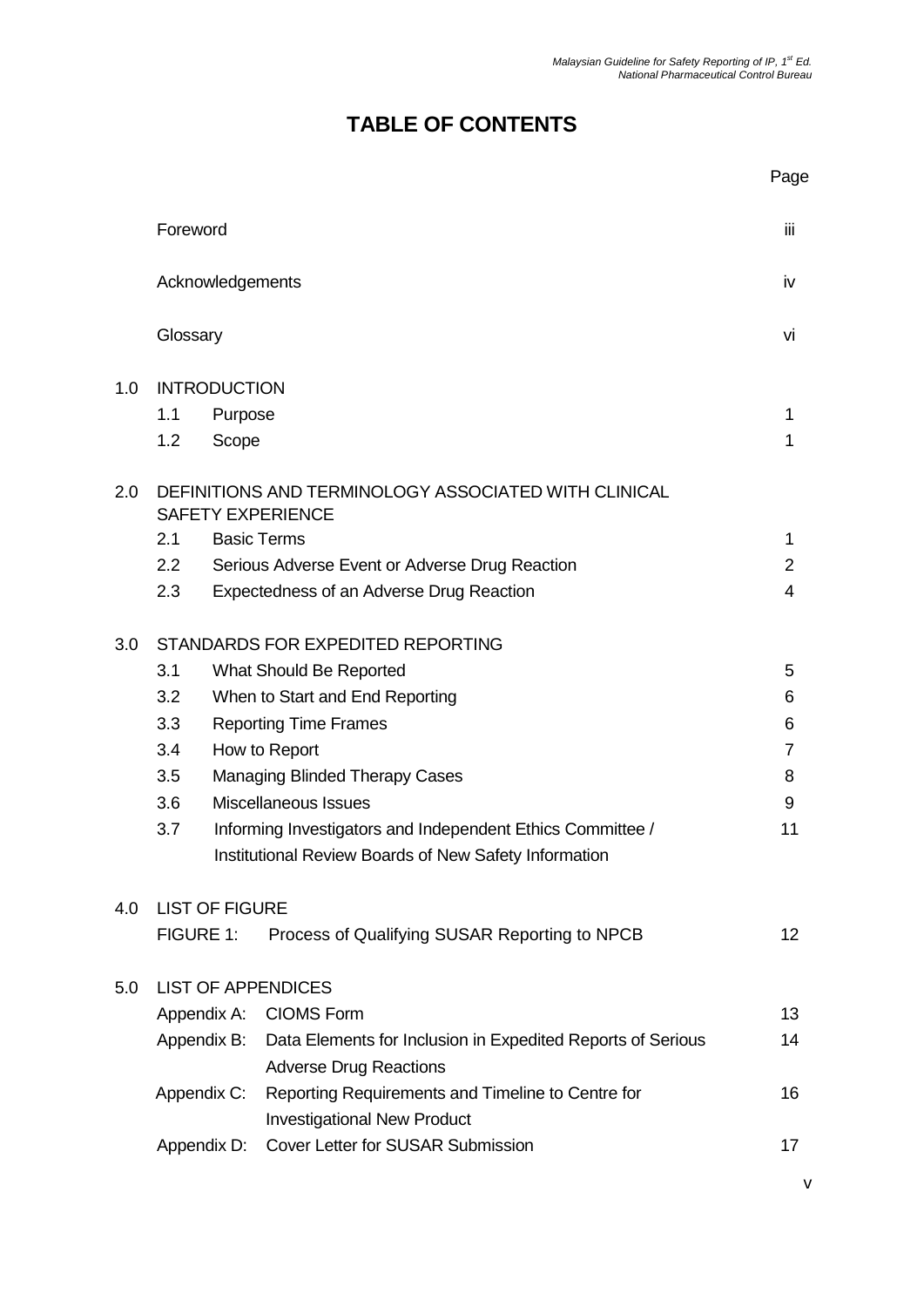### **GLOSSARY**

#### **Adverse Drug Reaction (ADR)**

In the pre-approval clinical experience with a new medicinal product or its new usages, particularly as the therapeutic dose(s) may not be established: all noxious and unintended responses to a medicinal product related to any dose should be considered as ADR. The phrase responses to a medicinal product means that a causal relationship between a medicinal product and an adverse event is at least a reasonable possibility, i.e. the relationship cannot be ruled out.

Regarding to a marketed medicinal products, ADR is a response to a drug which is noxious and unintended which occurs at doses normally used in man for prophylaxis, diagnosis or therapy of diseases or for modification of physiological function.

#### **Adverse Event (AE)**

Any untoward medical occurrence in a patient or clinical investigation subject administered a pharmaceutical product and which does not necessarily have a causal relationship with this treatment. An AE can therefore be any unfavourable and unintended sign (including an abnormal laboratory finding), symptom or disease temporally associated with the use of a medicinal (investigational) product, whether or not related to the medicinal (investigational) product.

#### **CIOMS Form**

A form for reporting ADR according to The Council of International Organisation for Medical Science.

#### **Clinical Trial Exemption (CTX)**

An exemption issued under regulation 15 (5), Control of Drugs and Cosmetics Regulations 1984 by Director of Pharmaceutical Services which exempts a person who wishes to manufacture product(s) solely for the purpose of producing samples for clinical trials from the provisions of regulation 7 (1) or regulation 18A of Control of Drugs and Cosmetics Regulations 1984.

#### **Clinical Trial Import Licence (CTIL)**

A license, in Form 4 in the Schedule of the Control of Drugs and Cosmetics Regulations 1984, issued by Director of Pharmaceutical Services under regulation 12 (1) (c) of the same Regulations which authorises the licensee to import any product for purposes of clinical trials, notwithstanding that the product is not a registered product.

#### **Clinical Trial/Study**

Any investigation in human subjects intended to discover or verify the clinical, pharmacological and/or other pharmacodynamic effects of an investigational product(s) and/or to identify any adverse reactions to an investigational product(s) and/or to study absorption, distribution, metabolism, and excretion of an investigational product(s) with the object of ascertaining its safety and/or efficacy. The terms clinical trial and clinical study are synonymous.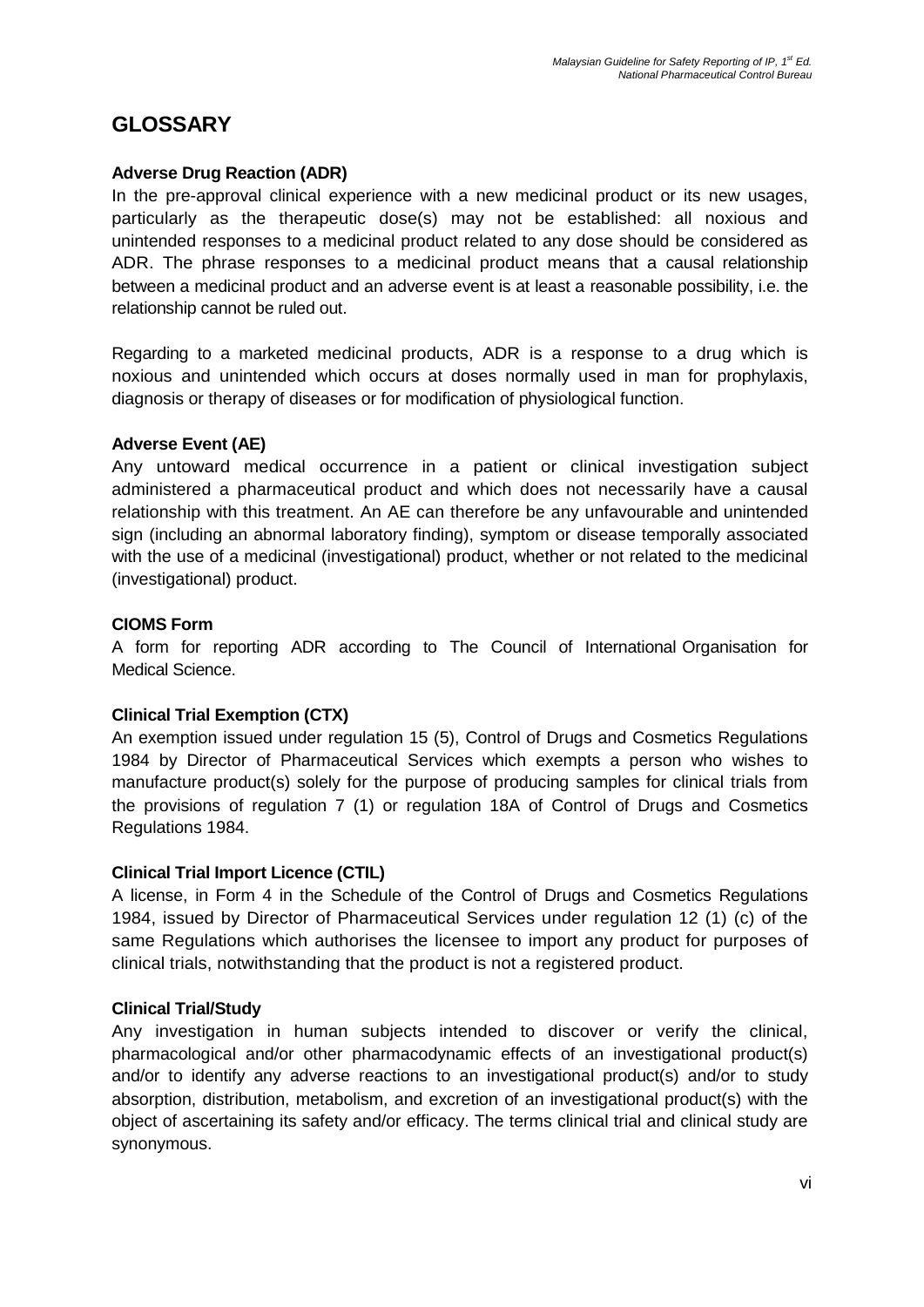#### **Comparator (Product)**

An investigational or marketed product (i.e. active control) or placebo used as a reference in a clinical trial.

#### **Drug**

Includes any substance, product or article intended to be used or capable, or purported or claimed to be capable, of being used on humans or any animal, whether internally or externally, for medicinal purposes.

#### **Drug Control Authority (DCA)**

A body set up under the Control of Drugs and Cosmetics Regulations 1984 and as such its responsibility, role and mandate are defined by law.

#### **Good Clinical Practice (GCP)**

A standard for the design, conduct, performance, monitoring, auditing, recording, analyses, and reporting of clinical trials that provides assurance that the data and reported results are credible and accurate, and that the rights, integrity and confidentiality of trial subjects are protected.

#### **Independent Ethics Committee (IEC)**

An independent body (a review board or a committee, institutional, regional, national, or supranational), constituted of medical/scientific professionals and non-medical/nonscientific members, whose responsibility is to ensure the protection of the rights, safety and well-being of human subjects involved in a clinical trial and to provide public assurance of that protection, by, among other things, reviewing and approving/providing favourable opinion on the trial protocol, the suitability of the investigator(s), facilities and the methods and material to be used in obtaining and documenting informed consent of the trial subjects. The legal status, composition, function, operations and regulatory requirements pertaining to IEC may differ among countries, but should allow the IEC to act in agreement with GCP as described in this guideline.

#### **Institutional Review Board (IRB)**

An independent body constituted of medical, scientific, and non-scientific members whose responsibility is to ensure the protection of the rights, safety and well-being of human subjects involved in a trial by, among other things, reviewing, approving, and providing continuing review of trial protocol and amendments and of the methods and material to be used in obtaining and documenting informed consent of the trial subjects.

#### **Investigational Product**

A pharmaceutical form of an active ingredient including herbal/animal medicinal products or placebo being tested or used as a reference in a clinical trial, including a product with a marketing authorisation when used or assembled (formulated or packaged) in a way different from the approved form, or when used for an unapproved indication (off-label use), or when used to gain further information about an approved use.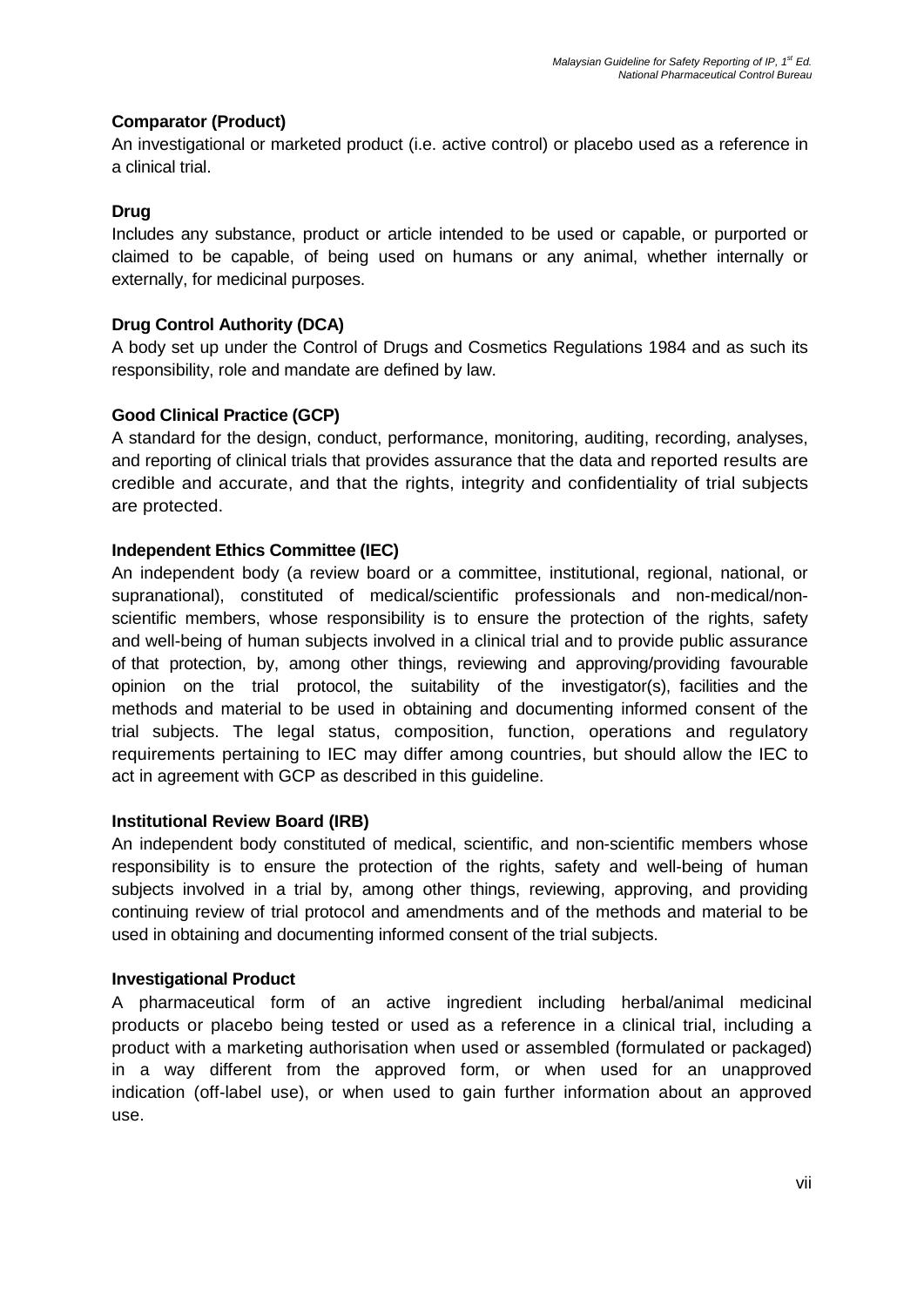#### **Investigator**

A person responsible for the conduct of the clinical trial at a trial site. If a trial is conducted by a team of individuals at a trial site, the investigator is the responsible leader of the team and may be called the principal investigator.

#### **Product**

- a. A drug in a dosage unit or otherwise, for use wholly or mainly by being administered to one or more human beings or animals for a medicinal purpose; or
- b. A drug to be used as an ingredient for a preparation for a medicinal purpose.

#### **Protocol**

A document that describes the objective(s), design, methodology, statistical considerations and organisation of a trial. The protocol usually also gives the background and rationale for the trial, but these could be provided in other protocol referenced documents. Throughout the ICH GCP Guideline the term protocol refers to protocol and protocol amendments.

#### **Registered (Approved) Product**

Product being approved by the DCA.

#### **Sponsor**

An individual, company, institution or organisation which takes responsibility for the initiation, management and/or financing of a clinical trial.

#### **Unregistered Product**

Any product which is not registered in Malaysia by the DCA.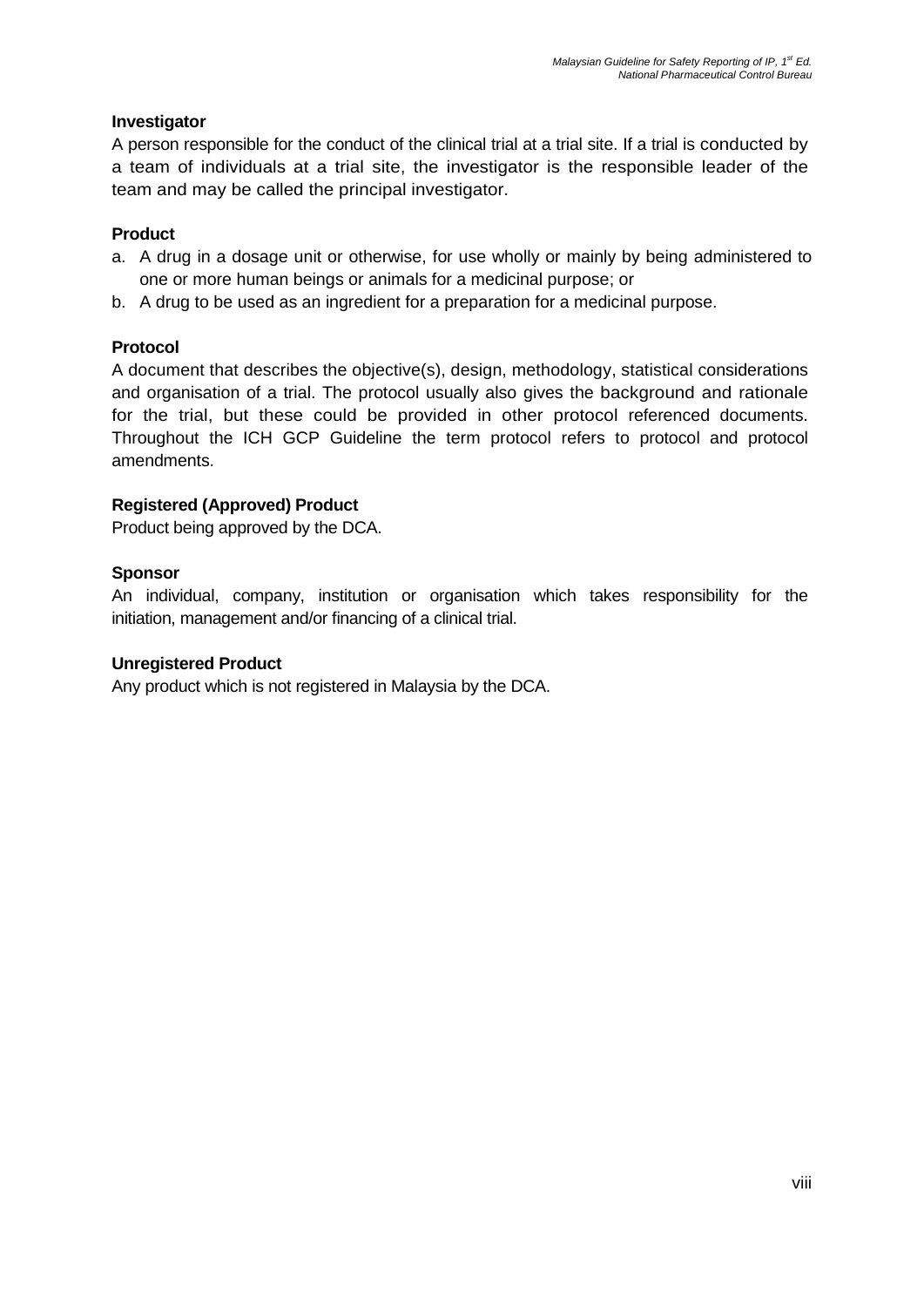#### **1.0 INTRODUCTION**

#### **1.1 Purpose**

This document is established to provide guidance for the industry on the reporting of safety information arising from clinical trials requiring the Clinical Trial Import Licence (CTIL) and/or Clinical Trial Exemption (CTX) in Malaysia to the National Pharmaceutical Control Bureau (NPCB), Ministry of Health Malaysia.

#### **1.2 Scope**

This guideline will cover the following areas involving safety information reporting.

- Definitions and terminology associated with clinical safety experience
- Standards for expedited reporting
	- Elements to be reported
	- Reporting timeframes
	- What, when and how to report
	- Managing blinded therapy
- Reporting process in Malaysia
- Documentation requirements for expedited report submission

However, Post Marketing Study, usually Phase IV study, which does not require CTIL and/or CTX (e.g. observational or non interventional study), the reporting requirement of safety information from this kind of study is out of scope of this guideline.

#### **2.0 DEFINITIONS AND TERMINOLOGY ASSOCIATED WITH CLINICAL SAFETY EXPERIENCE**

#### **2.1 Basic Terms**

Definitions for the terms "adverse event (or experience)", "adverse reaction" and "unexpected adverse reaction" have previously been agreed to by consensus of more than 30 Collaborating Centres of the WHO International Drug Monitoring Centre (Uppsala, Sweden). [*Edwards, I.R., et al, Harmonisation in Pharmacovigilance. Drug Safety 10(2): 93-102, 1994*.] Although those definitions can pertain to situations involving clinical investigations, some minor modifications are necessary, especially to accommodate the pre-approval drug development environment.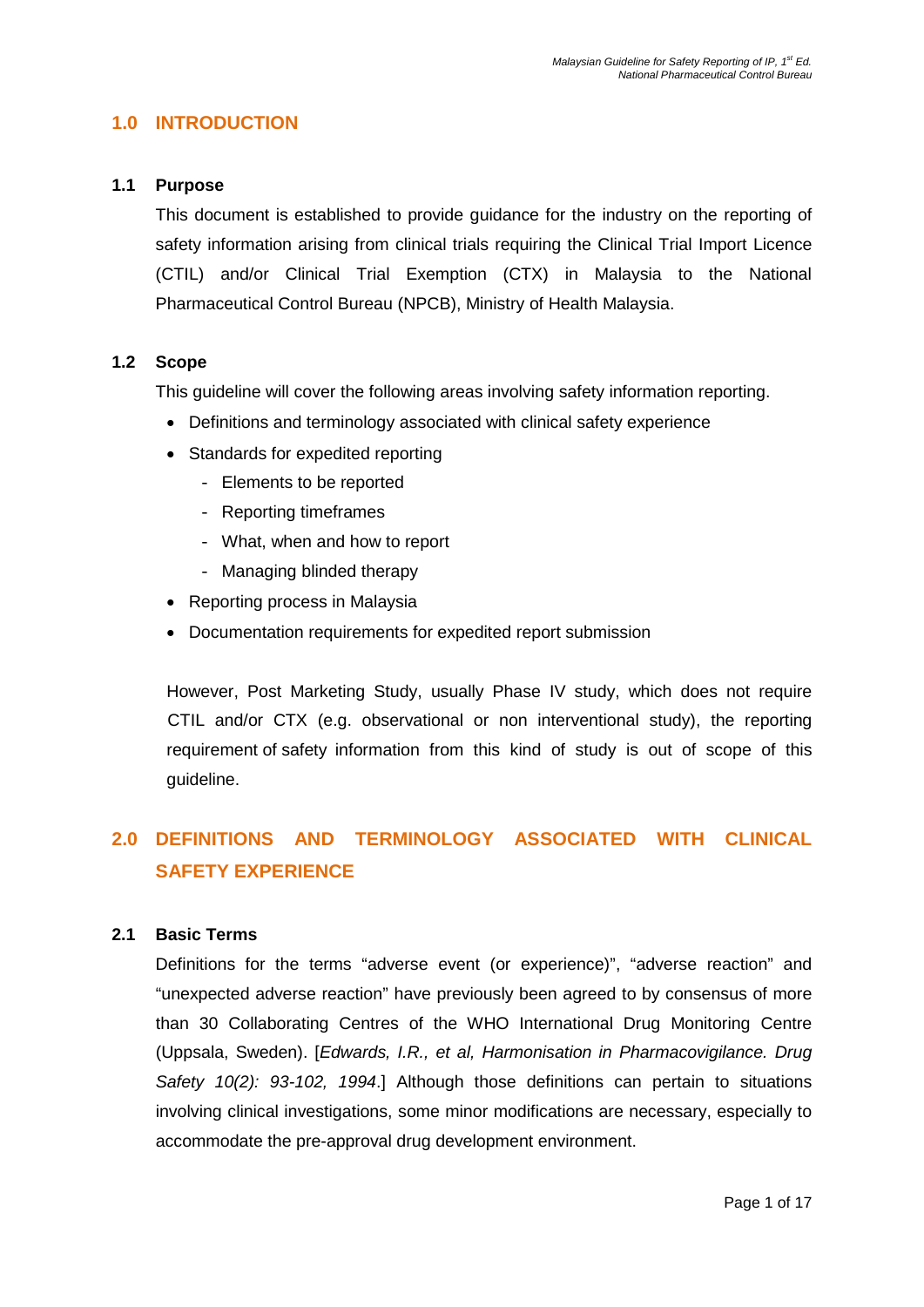The following definitions, with input from the WHO Collaborative Centre, have been agreed:

#### **a. Adverse Event (or Experience)**

Any untoward medical occurrence in a patient or clinical investigation subject administered a pharmaceutical product and which does not necessarily have to have a causal relationship with this treatment.

An adverse event (AE) can therefore be any unfavourable and unintended sign (e.g. an abnormal laboratory finding), symptom or disease temporally associated with the use of a medicinal product, whether or not considered related to the medicinal product.

#### **b. Adverse Drug Reaction (ADR)**

In the pre-approval clinical experience with a new medicinal product or its new usages, particularly as the therapeutic dose(s) may not be established:

*All noxious and unintended responses to a medicinal product related to any dose should be considered adverse drug reactions.*

The phrase "responses to a medicinal product" means that a causal relationship between a medicinal product and an adverse event is at least a reasonable possibility, i.e. the relationship cannot be ruled out.

#### **c. Unexpected Adverse Drug Reaction**

An adverse reaction, the nature or severity of which is not consistent with the applicable product information (e.g. Investigator's Brochure for an unapproved investigational medicinal product).

#### **2.2 Serious Adverse Event or Adverse Drug Reaction**

During clinical investigations, adverse events may occur which, if suspected to be medicinal product-related (adverse drug reactions), might be significant enough to lead to important changes in the way the medicinal product is developed (e.g. change in dose, population, needed monitoring or consent forms). This is particularly true for reactions which, in their most severe forms, threaten life or function. Such reactions should be reported promptly to regulators.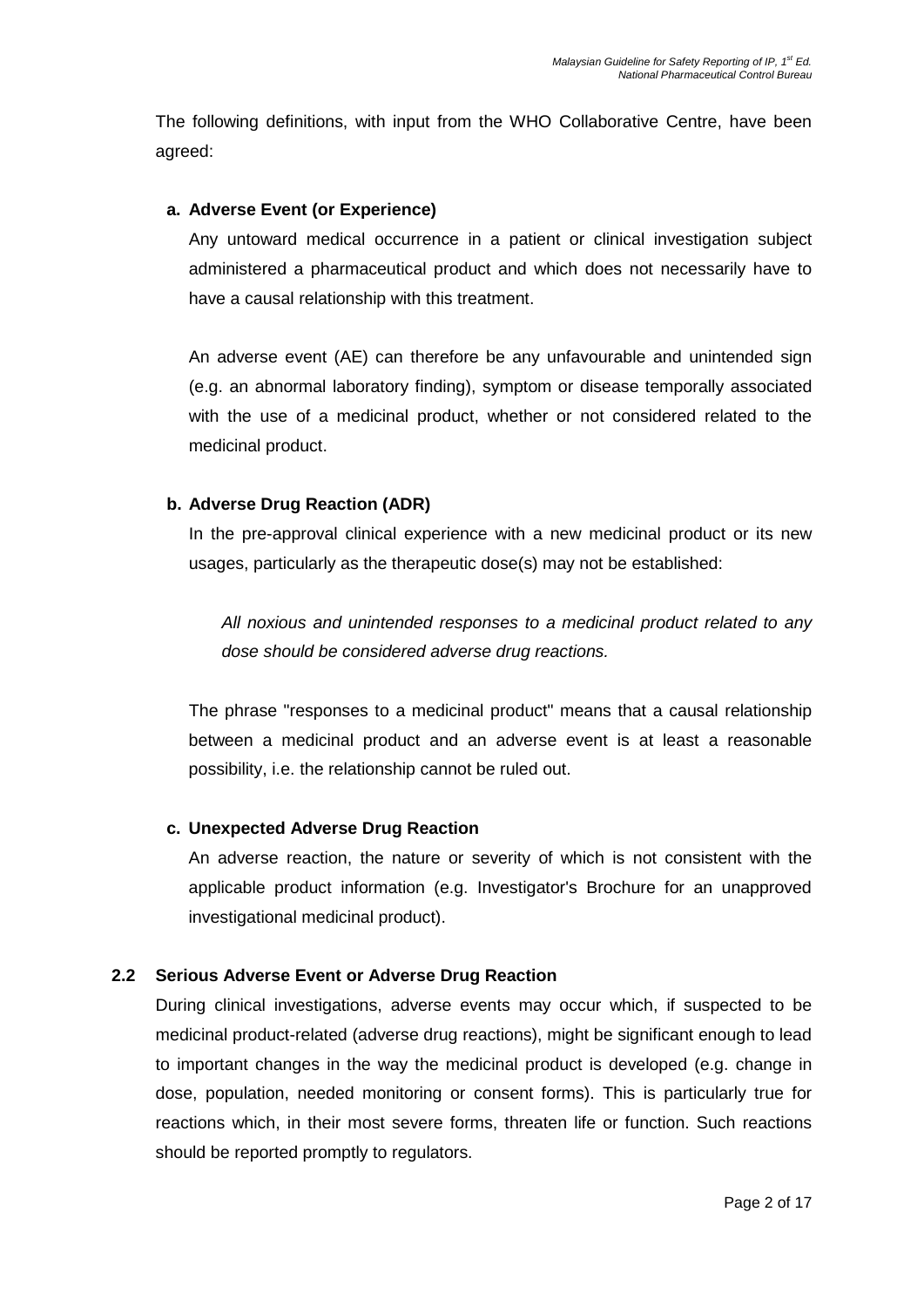Therefore, special medical or administrative criteria are needed to define reactions that, either due to their nature ("serious") or due to the significant, unexpected information they provide, justify expedited reporting.

To ensure no confusion or misunderstanding of the difference between the terms "serious" and "severe", which are not synonymous, the following note of clarification is provided:

*The term "severe" is often used to describe the intensity (severity) of a specific event (as in mild, moderate, or severe myocardial infarction); the event itself, however, may be of relatively minor medical significance (such as severe headache). This is not the same as "serious", which is based on patient/event outcome or action criteria usually associated with events that pose a threat to a patient's life or functioning. Seriousness (not severity) serves as a guide for defining regulatory reporting obligations.*

The following definition is extracted from the *Malaysian Guideline for Good Clinical Practice, 3rd Edition,* Item 1.56:

*A serious adverse event (SAE) or serious adverse drug reaction (Serious ADR) is any untoward medical occurrence that at any dose:*

- *Results in death,*
- *Is life-threatening,*
- *Requires inpatient hospitalisation or prolongation of existing hospitalisation,*
- *Results in persistent or significant disability/incapacity or*
- *Is a congenital anomaly/birth defect.*

NOTE: The term "life-threatening" in the definition of "serious" refers to an event in which the patient was at risk of death at the time of the event; it does not refer to an event which hypothetically might have caused death if it was more severe.

Medical and scientific judgement should be exercised in deciding whether expedited reporting is appropriate in other situations, such as important medical events that may not be immediately life-threatening or result in death or hospitalisation but may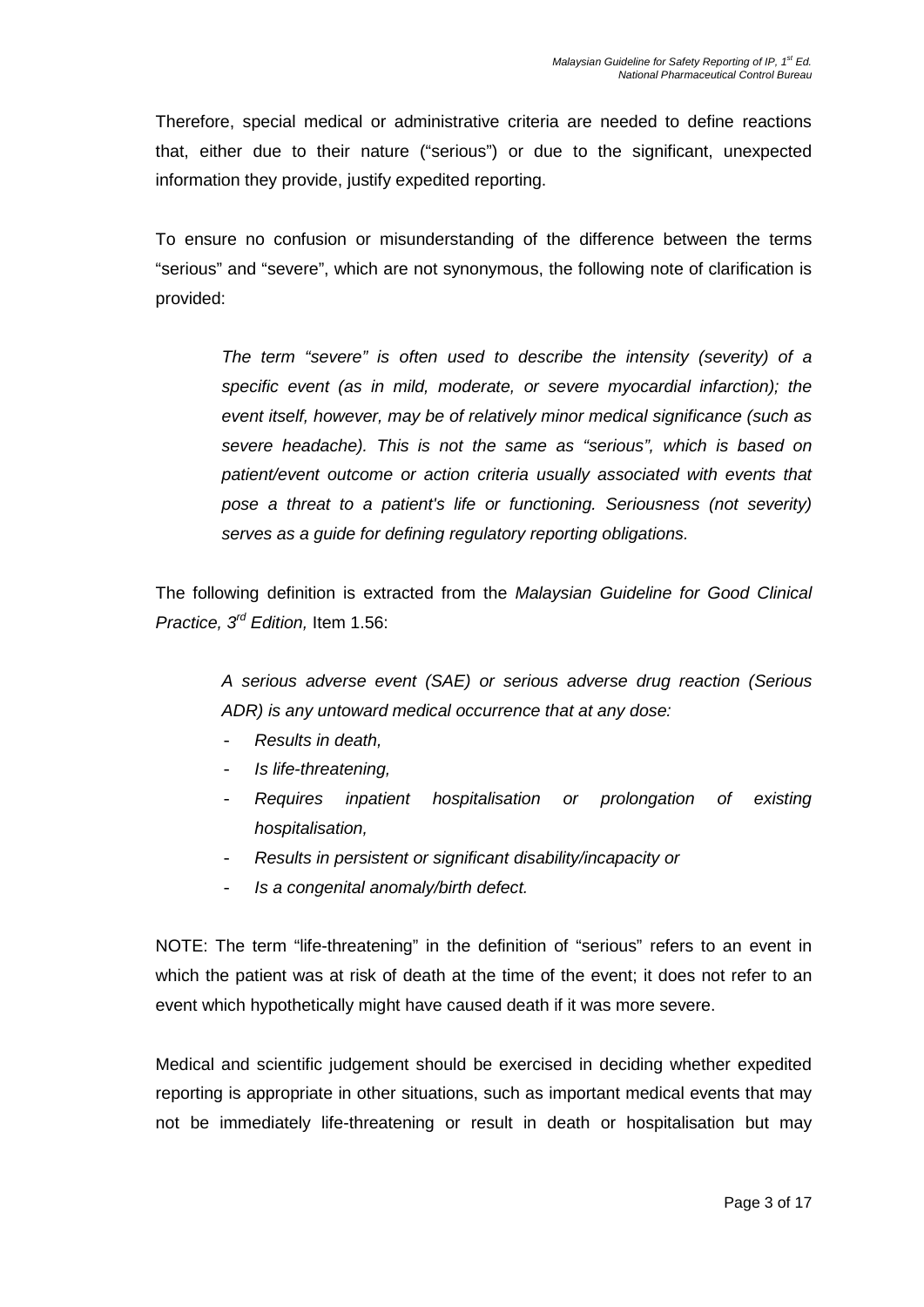jeopardise the patient or may require intervention to prevent one of the other outcomes listed in the definition above. These should also usually be considered "serious".

Examples of such events are intensive treatment in an emergency room or at home for allergic bronchospasm; blood dyscrasias or convulsions that do not result in hospitalisation; or development of drug dependency or drug abuse.

#### **2.3 Expectedness of an Adverse Drug Reaction**

The purpose of expedited reporting is to make regulators, investigators and other appropriate people aware of new, important information on serious reactions. Therefore, such reporting will generally involve events previously unobserved or undocumented and a guideline is needed on how to define an event as "unexpected" or "expected" (expected/unexpected from the perspective of previously observed, not on the basis of what might be anticipated from the pharmacological properties of a medicinal product).

As stated in the definition (Section 2.1 c.), an "unexpected" adverse reaction is one, the nature or severity of which is not consistent with information in the relevant source document(s). Until source documents are amended, expedited reporting is required for additional occurrences of the reaction.

The following documents or circumstances will be used to determine whether an adverse event/reaction is expected:

- a. For a medicinal product not yet approved for marketing in Malaysia, the sponsor's Investigator's Brochure will serve as the source document,
- b. Product Information Leaflet for a medicinal product registered with the Drug Control Authority, Malaysia and
- c. Reports, which add significant information on specificity or severity of a known and already documented serious ADR, constitute unexpected events. For example, an event more specific or more severe than described in the Investigator's Brochure would be considered "unexpected". Specific examples would be (a) acute renal failure as a labelled ADR with a subsequent new report of interstitial nephritis and (b) hepatitis with a first report of fulminant hepatitis.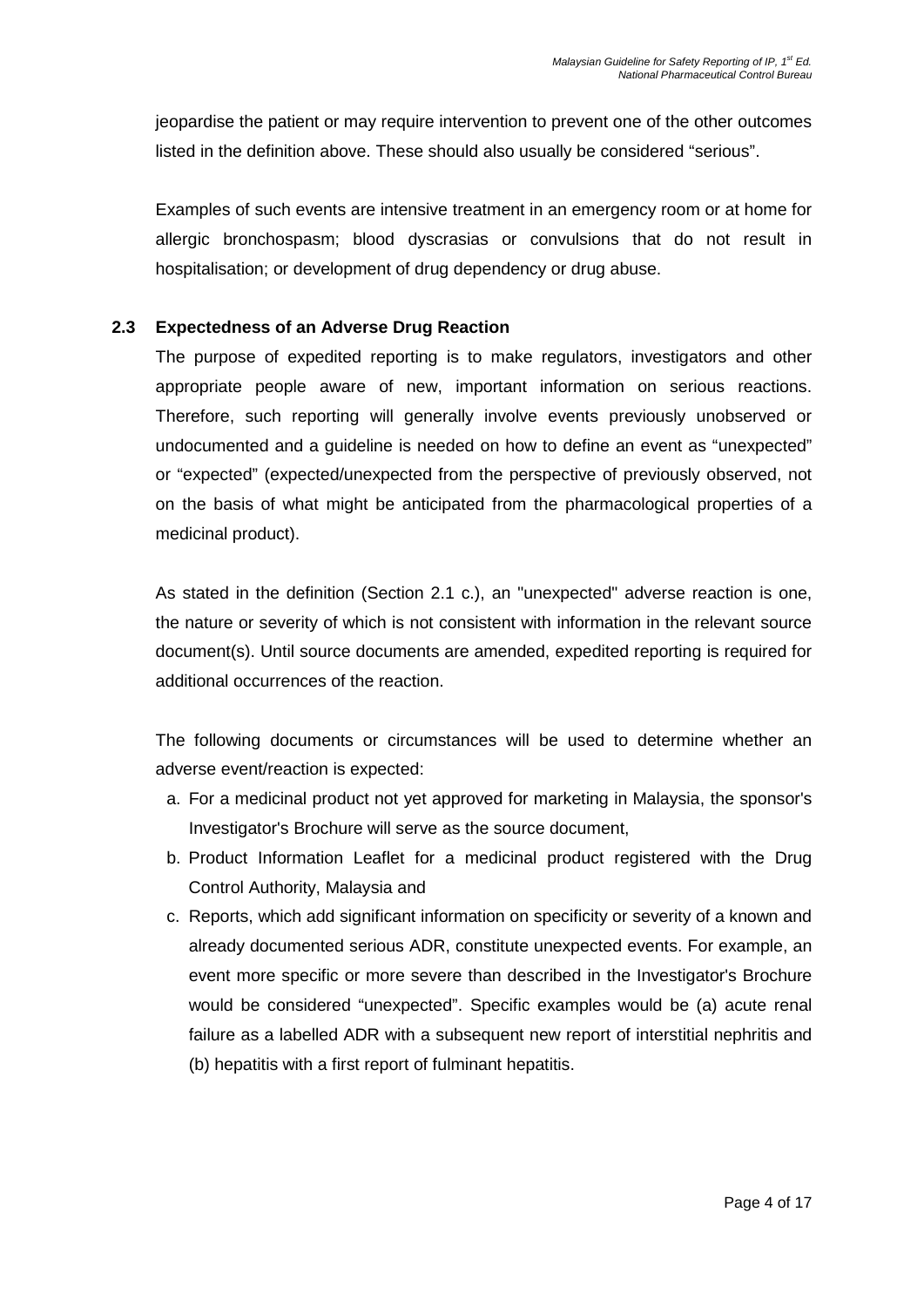#### **3.0 STANDARDS FOR EXPEDITED REPORTING**

#### **3.1 What Should Be Reported**

#### **3.1.1 Single Cases of Serious, Unexpected ADRs**

All adverse drug reactions (ADRs) that are both serious and unexpected are subjected to expedited reporting. This applies to reports from all clinical trials at Malaysia that require CTIL and/or CTX.

Information obtained by a sponsor or manufacturer on serious, unexpected reports should be submitted on an expedited basis to the NPCB if the minimum criteria for expedited reporting are met (Appendix B).

Expedited reporting of reactions which are serious but expected will ordinarily be inappropriate. Expedited reporting is also inappropriate for serious events from clinical investigations that are considered not related to study product, whether the event is expected or not. Similarly, non-serious adverse reactions, whether expected or not, will ordinarily not be subjected to expedited reporting.

Causality assessment is required for clinical investigation cases. All cases judged by either the reporting health care professional or the sponsor as having a reasonable suspected causal relationship to the medicinal product qualify as ADRs.

Many terms and scales are in use to describe the degree of causality (attributability) between a medicinal product and an event, such as certainly, definitely, probably, possibly or likely related or not related. Phrases such as "plausible relationship", "suspected causality" or "causal relationship cannot be ruled out" are also invoked to describe cause and effect. However, there is currently no standard international nomenclature. The expression "reasonable causal relationship" is meant to convey in general that there are facts (evidence) or arguments to suggest a causal relationship.

#### **3.1.2 Other Observations**

There are situations in addition to single case reports of "serious" adverse events or reactions that may necessitate rapid communication to regulatory authorities; appropriate medical and scientific judgement should be applied for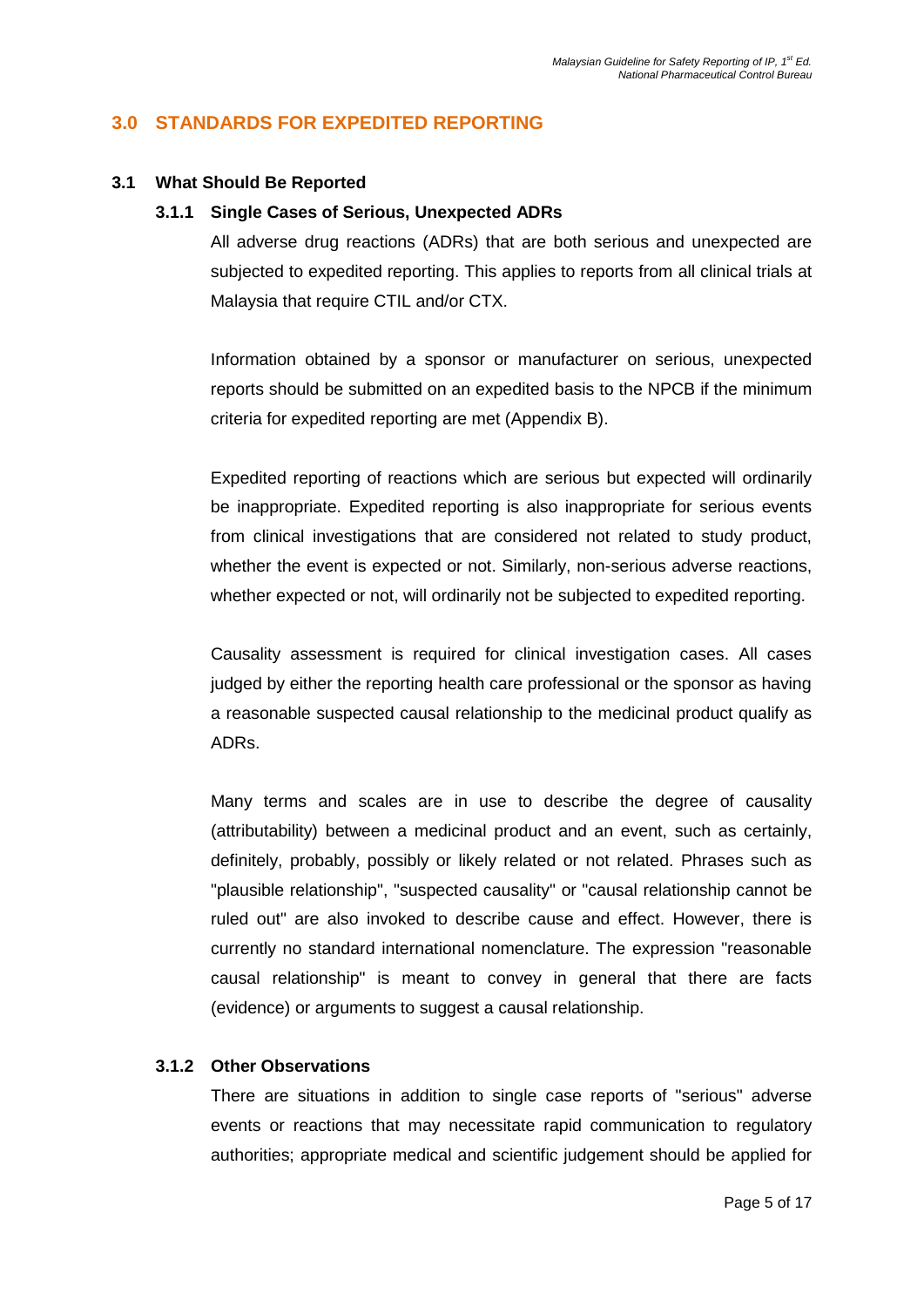each situation. In general, information that might materially influence the benefit-risk assessment of a medicinal product or that would be sufficient to consider changes in medicinal product administration or in the overall conduct of a clinical investigation represents such situations. Examples include:

- 3.1.2.1 For an "expected", serious ADR, an increase in the rate of occurrence which is judged to be clinically important.
- 3.1.2.2 A significant hazard to the patient population, such as lack of efficacy with a medicinal product used in treating life-threatening disease.
- 3.1.2.3 A major safety finding from a newly completed animal study (such as carcinogenicity).

#### **3.2 When to Start and End Reporting**

The reporting of serious, unexpected adverse drug reactions shall commence from the date of notification of CTIL and/or CTX approval from NPCB for the product used in the trial in Malaysia. The reporting of safety information to NPCB shall continue till all trial sites in Malaysia are closed.

#### **3.3 Reporting Timeframes**

#### **3.3.1 Fatal or Life-Threatening Unexpected ADRs**

Certain ADRs may be sufficiently alarming so as to require very rapid notification to regulators in countries where the medicinal product or indication, formulation or population for the medicinal product are still not approved for marketing, because such reports may lead to consideration of suspension of, or other limitations to, a clinical investigations program. Fatal or life-threatening, unexpected ADRs occurring in clinical investigations qualify for very rapid reporting.

The NPCB should be notified as soon as possible but no later than 7 calendar days after first knowledge by the sponsor that a case qualifies, followed by a report as complete as possible within 8 additional calendar days. This report must include an assessment of the importance and implication of the findings, including relevant previous experience with the same or similar medicinal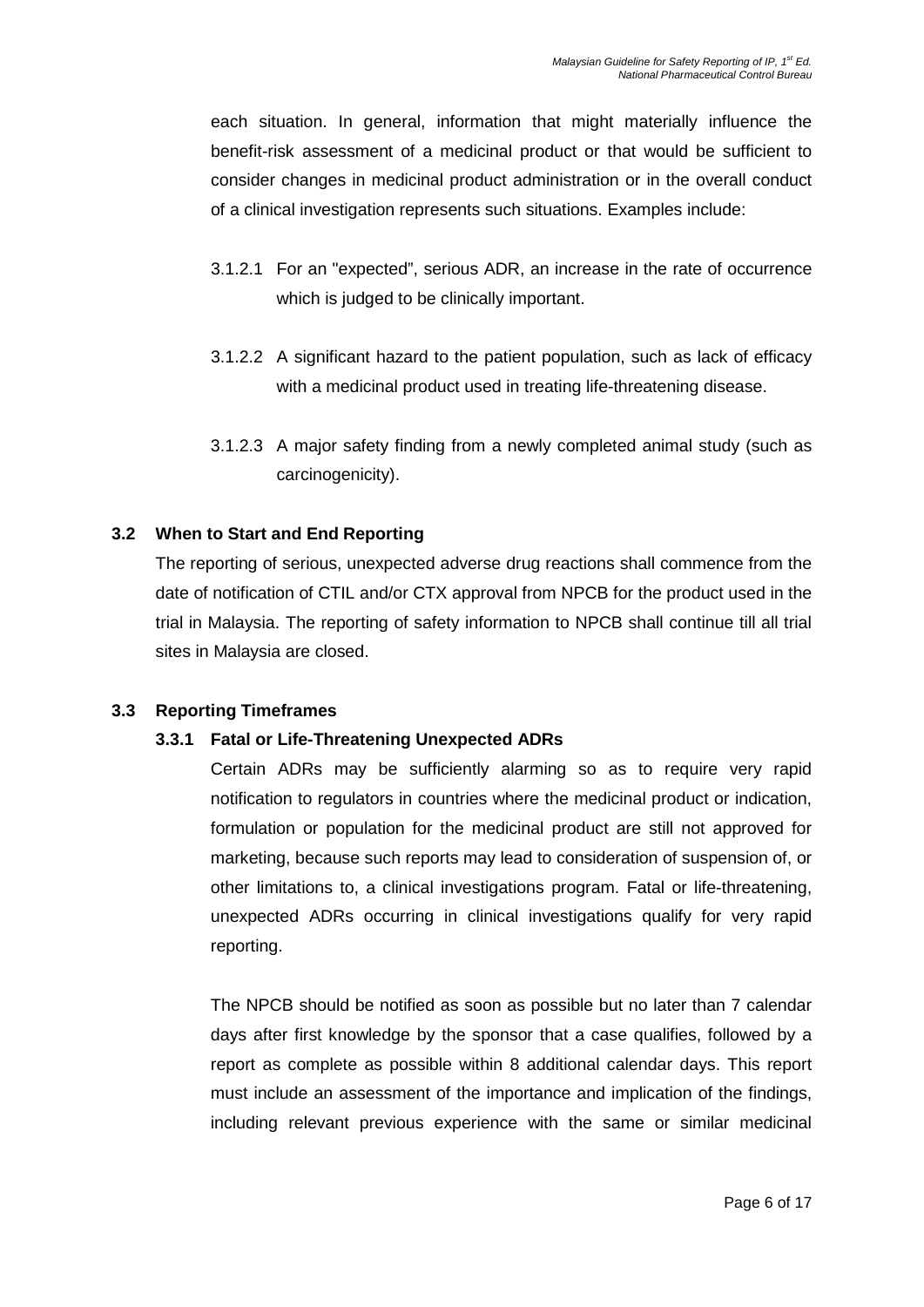products. Follow-up information should be actively sought and follow-up reports should be submitted to the NPCB when it becomes available.

#### **3.3.2 All Other Serious, Unexpected ADRs**

Serious, unexpected ADRs that are not fatal or life-threatening must be notified to the NPCB as soon as possible but no later than 15 calendar days after first knowledge by the sponsor that the case meets the minimum criteria for expedited reporting. Follow-up information should be actively sought and follow-up reports should be submitted to the NPCB when it becomes available.

#### **3.3.3 Minimum Criteria for Reporting**

Information for final description and evaluation of a case report may not be available within the required timeframes for reporting outlined above. Nevertheless, for regulatory purposes, initial reports should be submitted within the prescribed time as long as the following minimum criteria are met:

- a. An identifiable patient,
- b. A suspect medicinal product,
- c. An identifiable reporting source,
- d. An event or outcome that can be identified as serious and unexpected, and
- e. In clinical investigation cases, there is a reasonable suspected causal relationship.

#### **3.4 How to Report**

The CIOMS-I form (Appendix A) is a widely accepted standard for expedited adverse reaction reporting. However, no matter what the form or format used, it is important that certain data elements described in Appendix B, when available, be included in any expedited report (although some items may not be relevant depending on the circumstances).

Please refer to Appendix C for a summary of the safety reporting requirements for clinical trials to the Centre for Investigational New Product, NPCB.

The expedited safety reports should be submitted to the Centre for Investigational New Product electronically via e-mail to:

[mysusar@bpfk.gov.my](mailto:mysusar@bpfk.gov.my)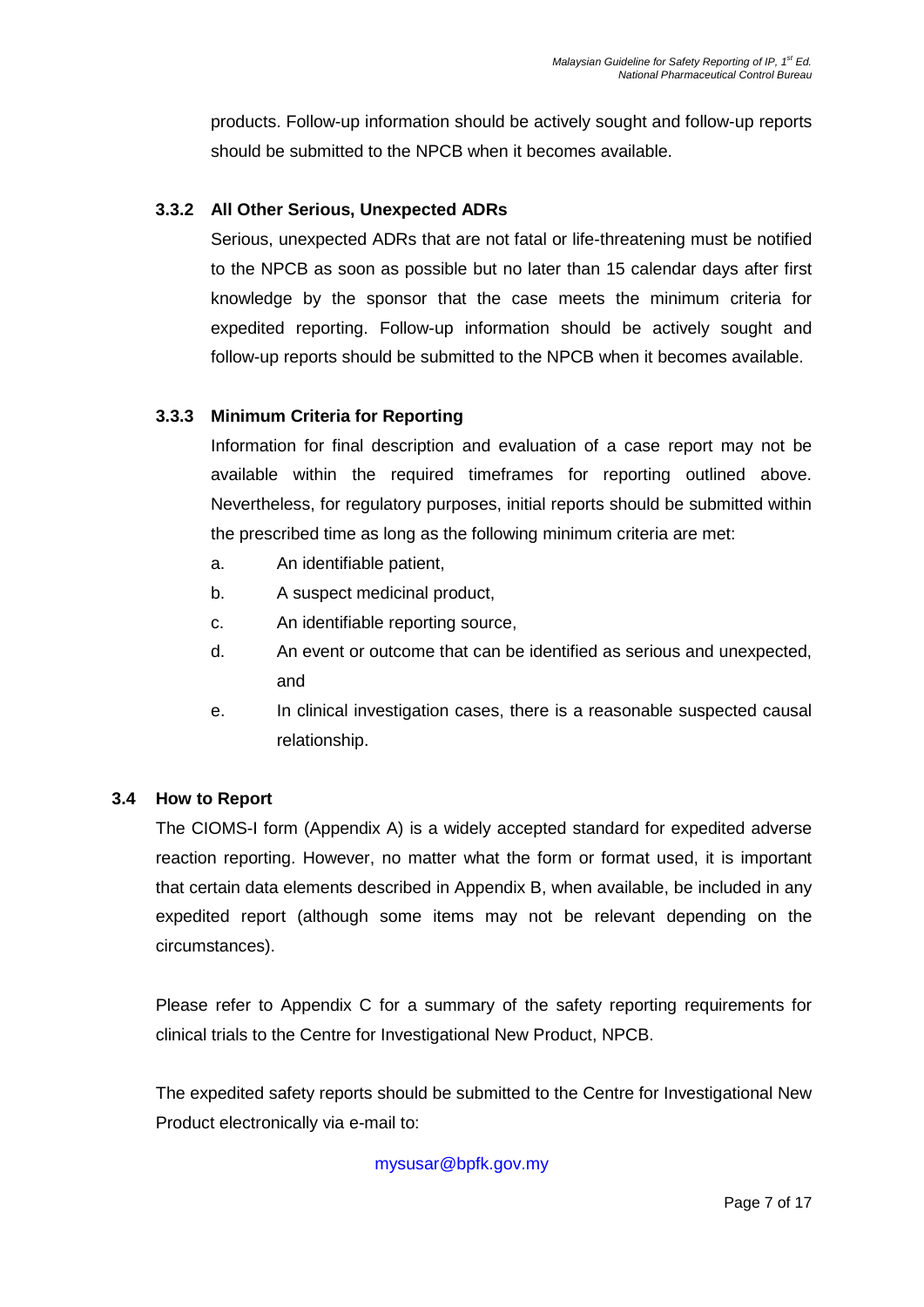Expedited report submissions should be accompanied with a cover letter (Appendix D) and should be standardised as follows:

- A cover letter, either in email body or company letterhead, is required for each submission.
- The format of the expedited report(s) attached to the email should be in a PDF file.
- All expedited report(s) from the same clinical trial protocol to be submitted under the same cover letter.
- All expedited safety report(s) should be compiled and separated into two PDF files according to local and foreign sources of the report(s).

All efforts should be made to submit the expedited reports to the NPCB via email. In the event that the electronic submission infrastructure unavailable for maintenance, the expedited safety report(s) may be submitted in hardcopy to:

> Deputy Director, Centre for Investigational New Product, National Pharmaceutical Control Bureau, Ministry of Health Malaysia, Lot 36, Jalan Universiti, 46200 Petaling Jaya, Selangor Darul Ehsan, Malaysia. (Attention: IP Safety Monitoring Section)

An acknowledgement of receipt will be sent by email for electronic submissions. As for expedited safety reports sent in printed copy, an acknowledgement of receipt will be provided upon submission.

#### **3.5 Managing Blinded Therapy Cases**

When the sponsor and investigator are blinded to individual patient treatment (as in a double-blind study), the occurrence of a serious event requires a decision on whether to open (break) the code for the specific patient. If the investigator breaks the blind, then it is assumed the sponsor will also know the assigned treatment for that patient. Although it is advantageous to retain the blind for all patients prior to final study analysis, when a serious adverse reaction is judged reportable on an expedited basis, it is recommended that the blind be broken only for that specific patient by the sponsor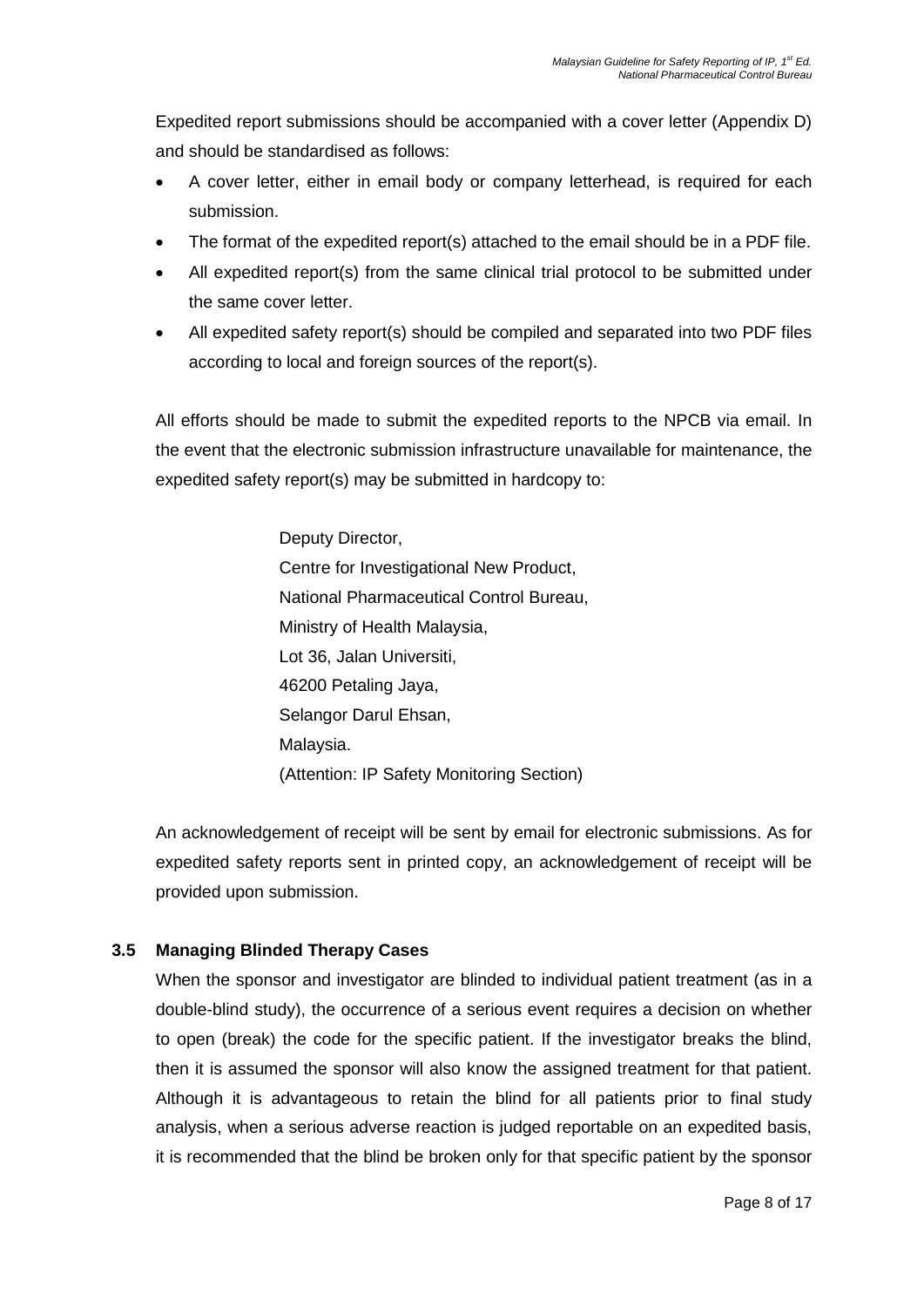even if the investigator has not broken the blind. It is also recommended that, when possible and appropriate, the blind be maintained for those persons, such as biometrics personnel, responsible for analysis and interpretation of results at the study's conclusion.

There are several disadvantages in maintaining the blind under the circumstances described which outweigh the advantages. By retaining the blind, placebo and comparator (usually a marketed product) cases are filed unnecessarily. When the blind is eventually opened, which may be many weeks or months after reporting to regulators, it must be ensured that company and regulatory databases are revised. If the event is serious, new and possibly related to the medicinal product, then if the Investigator's Brochure is updated, notifying relevant parties of the new information in a blinded fashion is inappropriate and possibly misleading. Moreover, breaking the blind for a single patient usually has little or no significant implications for the conduct of the clinical investigation or on the analysis of the final clinical investigation data.

However, when a fatal or other "serious" outcome is the primary efficacy endpoint in a clinical investigation, the integrity of the clinical investigation may be compromised if the blind is broken. Under these and similar circumstances, it may be appropriate to reach agreement with regulatory authorities in advance concerning serious events that would be treated as disease-related and not subjected to routine expedited reporting. In such cases, a written request for NPCB's agreement shall be made together with application for CTIL and/or CTX for the clinical trial concerned.

#### **3.6 Miscellaneous Issues**

#### **3.6.1 Reactions Associated with Active Comparator or Placebo Treatment**

SUSAR associated with active comparator or placebo shall not be reported to NPCB. However, it is the sponsor's responsibility to decide whether active comparator drug reactions should be reported to the other manufacturer and/or directly to appropriate regulatory agencies including NPCB. Sponsors must report such events to either the manufacturer of the active control or to appropriate regulatory agencies and ethics committee. Events associated with placebo will usually not satisfy the criteria for an ADR and, therefore, for expedited reporting.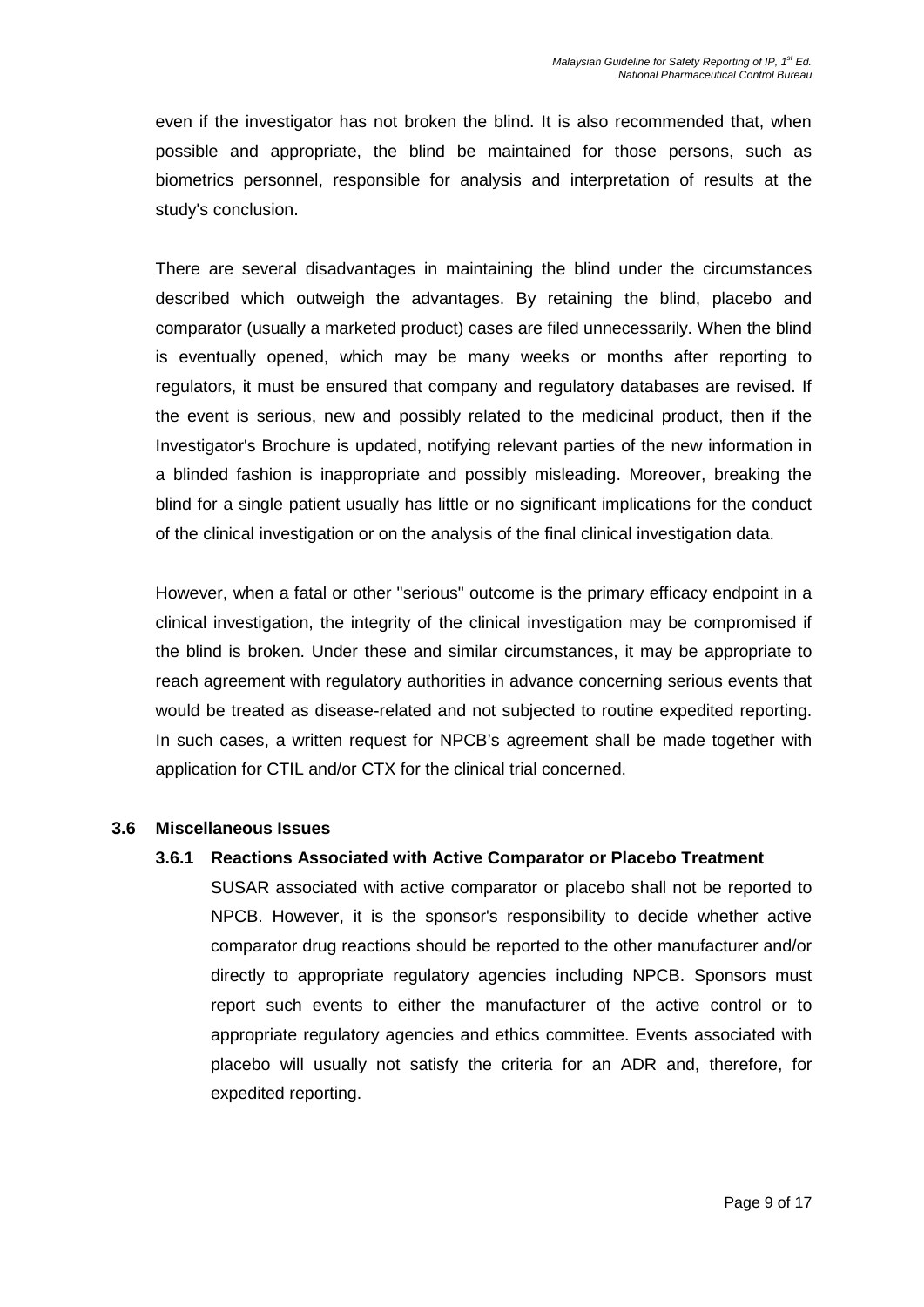#### **3.6.2 Post-study Events**

Although such information is not routinely sought or collected by the sponsor, serious adverse events that occurred after the patient had completed a clinical study (including any protocol-required post-treatment follow-up) will possibly be reported by an investigator to the sponsor. Such cases should be regarded for expedited reporting purposes as though they were study reports. Therefore, a causality assessment and determination of expectedness are needed for a decision on whether or not expedited reporting is required.

#### **3.6.3 Compassionate Use Programme**

The compassionate use programme in Malaysia is available as an extension to an approved clinical trial protocol. Through this programme, only subjects enrolled in the approved clinical trial is allowed to continue the use of the unregistered medicinal product with the approval of the DCA.

As the compassionate use programme is an extension of a completed clinical trial and subjects will be provided with continued treatment with the unregistered product, all serious, unexpected adverse drug reactions should be reported to the Centre for Investigational New Product (Refer Section 3.1).

In the event that the product to be used by the subjects of the completed clinical trial is registered with the DCA and commercially available, all suspected local adverse reactions should be reported to the Pharmacovigilance / ADR / MADRAC Unit, Centre for Post Registration of Products in accordance with their established procedures.

Meanwhile, for named patient programs involving compassionate use of unregistered product and which fall under the following applications where CTIL and/or CTX are not applicable, any SUSAR arisen should be reported to the Pharmacovigilance / ADR / MADRAC Unit, Centre for Post Registration of Products in accordance with their established procedures.

- *Pengecualian untuk Mengimport / Mengilang Keluaran Tidak Berdaftar bagi Tujuan Merawat Penyakit yang Mengancam Nyawa*
- *Permohonan Memperolehi & Menggunakan Ubat yang Memerlukan Kelulusan Khas KPK Malaysia / Pengarah Kanan Perkhidmatan Farmasi*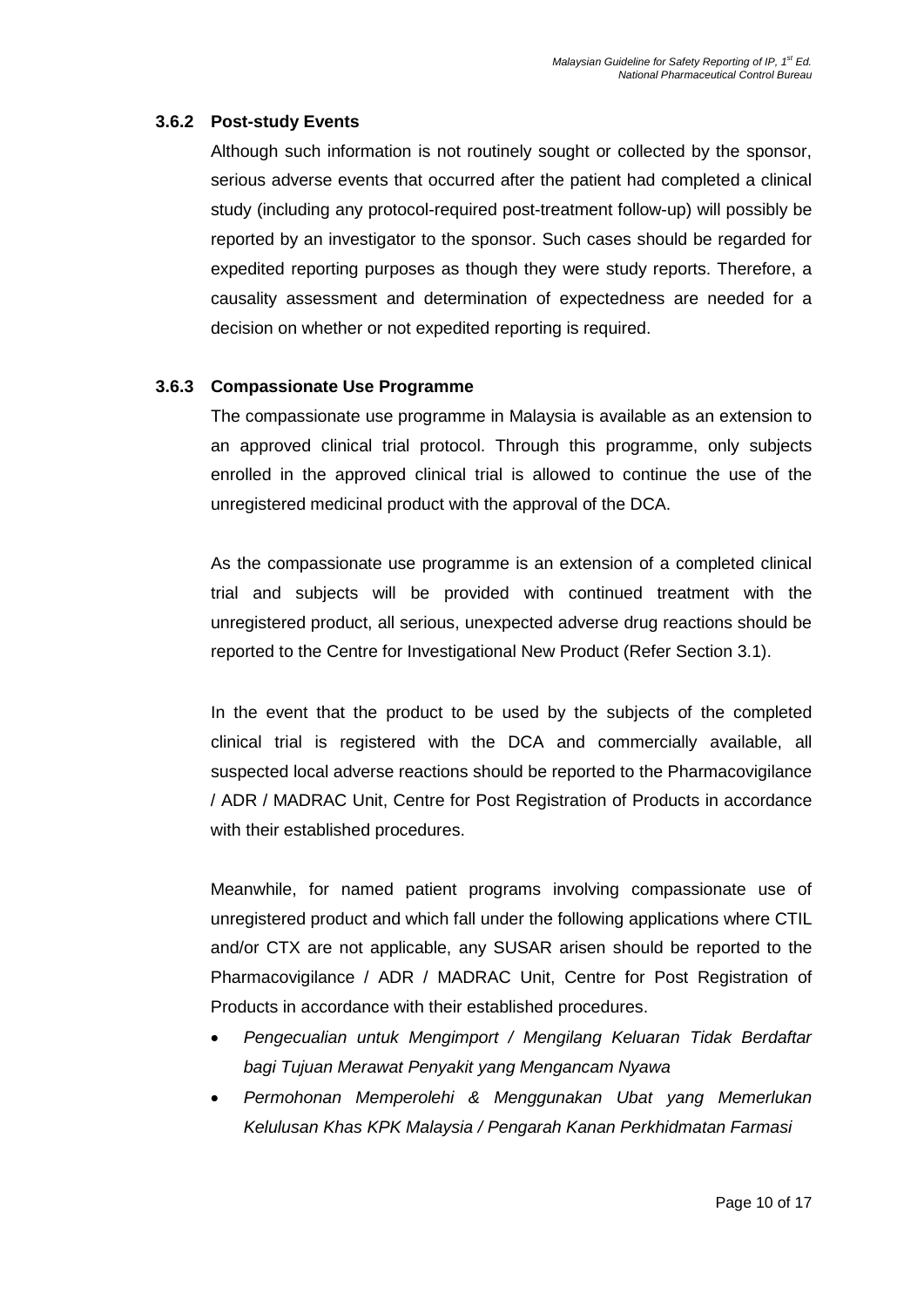#### **3.6.4 Safety Information other than SUSAR Report**

The following safety reports are not mandatory to be reported to NPCB. However, the submission of these reports is encouraged.

- 6 Monthly SUSAR Line Listing
- Annual Safety Report
- Periodic Safety Update Report
- Developmental Safety Update Report

#### **3.7 Informing Investigators and Independent Ethics Committees/Institutional Review Boards of New Safety Information**

All SUSARs/SAE should be informed promptly to the relevant ethics committee within the timeframe according to the requirement of the individual ethics committee as stipulated in Section 3.3 of this guideline.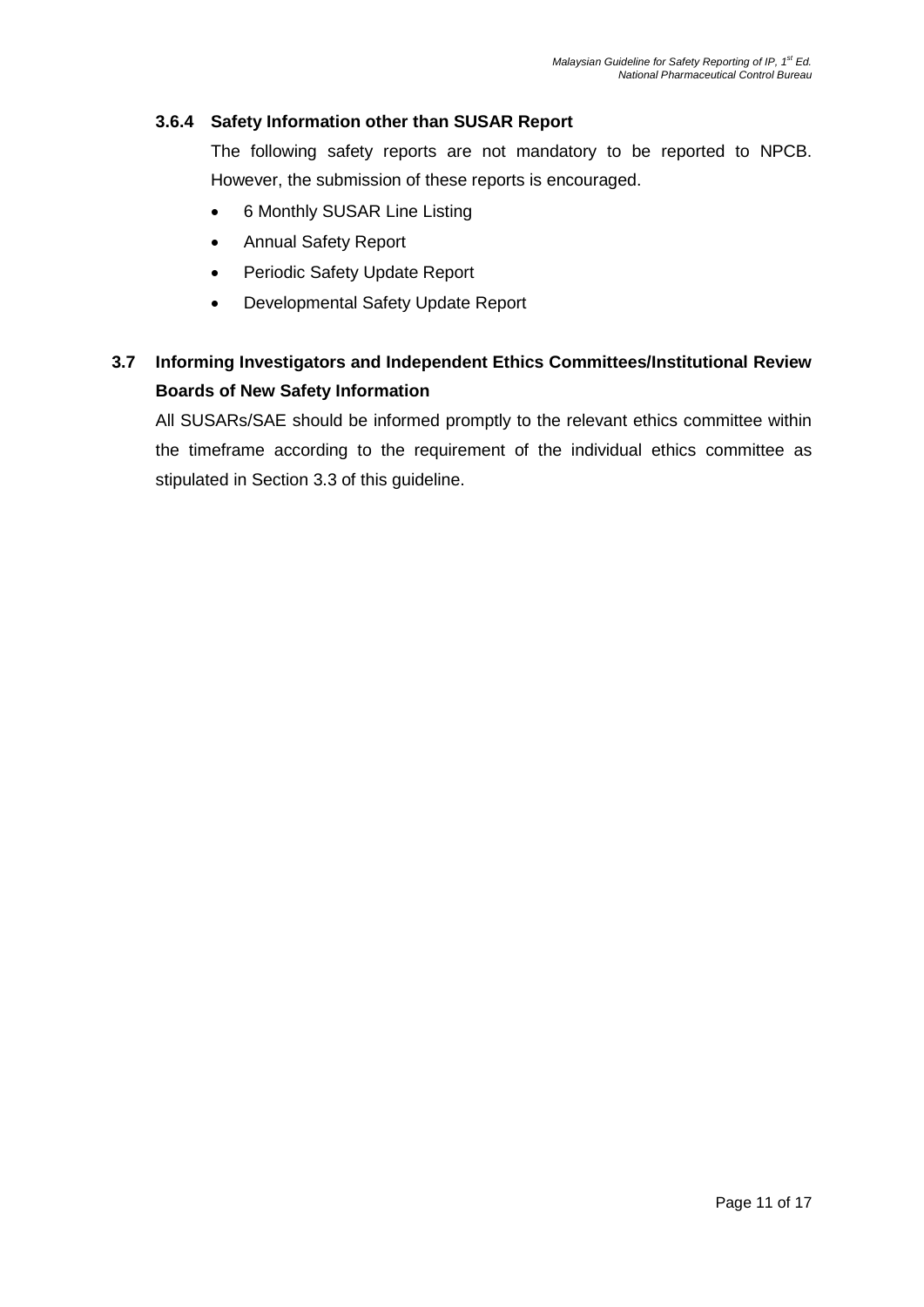

#### Figure 1: Process of Qualifying SUSAR Reporting to NPCB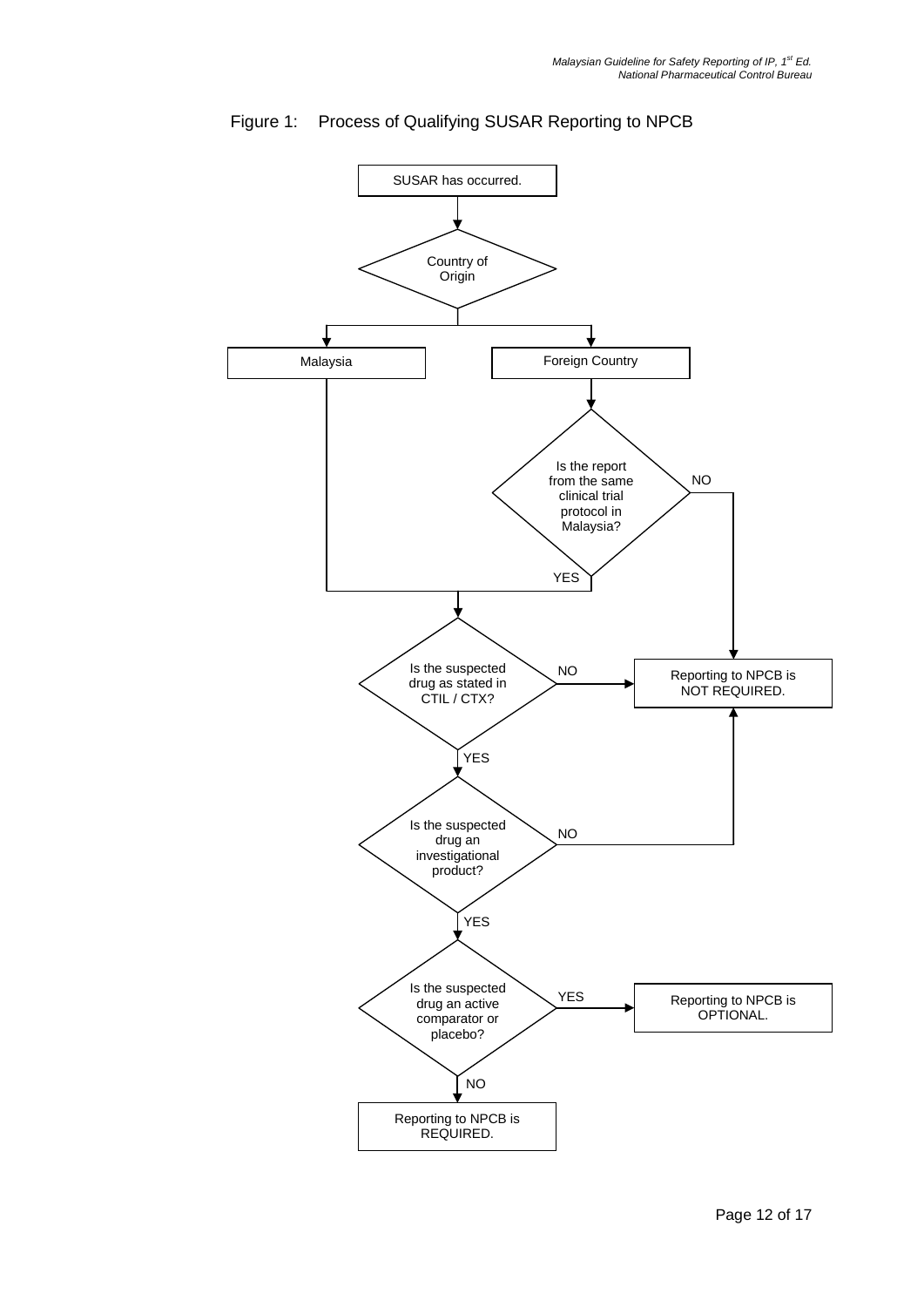#### **APPENDIX A**

**CIOMS FORM** 

| SUSPECT ADVERSE REACTION REPORT |  |  |  |  |  |  |  |  |
|---------------------------------|--|--|--|--|--|--|--|--|
|                                 |  |  |  |  |  |  |  |  |

#### **REACTION INFORMATION**

| <b>REACTION INFORMATION</b><br>ι.   |             |     |                           |      |                     |           |     |                             |      |                                                                                                              |
|-------------------------------------|-------------|-----|---------------------------|------|---------------------|-----------|-----|-----------------------------|------|--------------------------------------------------------------------------------------------------------------|
| 1. PATIENT INITALS<br>(First, last) | 1a. COUNTRY | Day | 2. DATE OF BIRTH<br>Month | Year | 2a.<br>AGE<br>Years | 3.<br>SEX | Day | 4-6 REACTION ONSET<br>Month | Year | 8-12 CHECK ALL<br><b>APPROPRIATE</b><br><b>TO ADVERSE</b><br><b>REACTOIN</b>                                 |
|                                     |             |     |                           |      |                     |           |     |                             |      | <b>OPATIENT DIED</b>                                                                                         |
|                                     |             |     |                           |      |                     |           |     |                             |      | $\Box$ INVOLVED OR<br><b>PROLONGED</b><br><b>INPATIENT</b><br><b>HOSPITALISATION</b>                         |
|                                     |             |     |                           |      |                     |           |     |                             |      | <b>INVOLVED</b><br><b>OPERSISTENCE OR</b><br><b>SIGNIFICANT</b><br><b>DISABILITY OR</b><br><b>INCAPACITY</b> |
|                                     |             |     |                           |      |                     |           |     |                             |      | — LIFE<br>THREATENING                                                                                        |

#### SUSPECT DRUG(S) INFORMATION

| 14. SUSPECT DRUG(S) (Include generic name) |                                | 20. DID REACION<br><b>ABATE AFTER</b><br>STOPPING DRUG?<br>$\Box$ YES $\Box$ NO $\Box$ NA |
|--------------------------------------------|--------------------------------|-------------------------------------------------------------------------------------------|
| 15. DAILY DOSE(S)                          | 16. ROUTE(S) OF ADMINISTRATION | 21. DID REACTION<br><b>REAPPEAR</b><br><b>AFTER REINTRO-</b>                              |
| 17. INDICATION(S) FOR USE                  |                                | DUCTION?<br>$\Box$ YES $\Box$ NO $\Box$ NA                                                |
| 18. THERAPY DATES (From/to)                | <b>19. THERAPY DURATION</b>    |                                                                                           |

 $\fbox{111.}\quad\quad \text{CONCOMITANT DRUG}(S)\text{ AND HISTORY}\quad\\ \text{22. CONCOMITANT DRUG}(S)\text{ AND DATES OF ADMINISTRATION (Exclude those used to treat reaction)}$ 

П.

23. OTHER RELEVANT HISTORY (e.g. diagnostics, allergies, pregnancy with last month of period, etc)

IV.

#### MANUFACTURER INFORMATION

| 24a. NAME AND ADDRESS OF MANUFACTURER |                                                                 |
|---------------------------------------|-----------------------------------------------------------------|
|                                       | 24b. MFR CONTROL NO.                                            |
| 24c. DATE RECEIVED<br>BY MANUFACTURER | 24d BEPORT SOURCE<br>STUDY L LITERATURE<br>LHEALTH PROFESSIONAL |
| DATE OF THIS REPORT                   | 25a. REPORT TYPE<br>$\Box$ INITIAL $\Box$ FOLLOWUP              |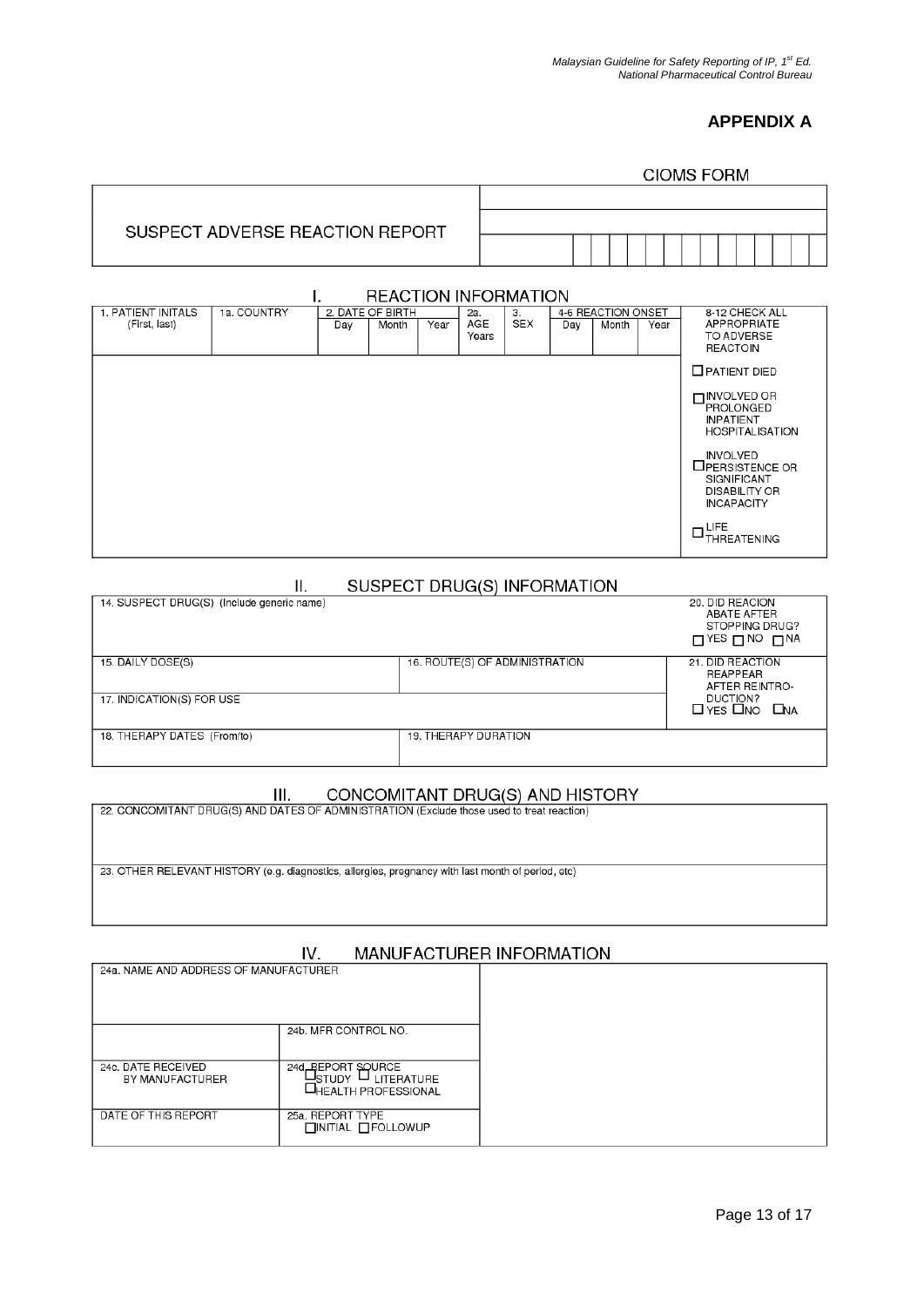#### **APPENDIX B**

#### **DATA ELEMENTS FOR INCLUSION IN EXPEDITED REPORTS OF SERIOUS ADVERSE DRUG REACTIONS**

The following list of items has its foundation in several established precedents, including those of CIOMS-I, the WHO International Drug Monitoring Centre, and various regulatory authority forms and guidelines. Some items may not be relevant depending on the circumstances. The minimum information required for expedited reporting purposes is: an identifiable patient, the name of a suspect medicinal product, an identifiable reporting source, and an event or outcome that can be identified as serious and unexpected and for which, in clinical investigation cases, there is a reasonable suspected causal relationship. Attempts should be made to obtain follow-up information on as many other listed items pertinent to the case.

#### **1. Patient Details**

- **Initials**
- Other relevant identifier (clinical investigation number, for example)
- **Gender**
- Age and/or date of birth
- **•** Weight and Height

#### **2. Suspected Medicinal Product(s)**

- **Brand name as reported**
- International Non-Proprietary Name (INN)
- **Batch number**
- Indication(s) for which suspect medicinal product was prescribed or tested
- Dosage form and strength
- Daily dose and regimen (specify Units e.g., mg, ml, mg/kg)
- Route of administration
- **Starting date and time of day**
- Stopping date and time, or duration of treatment

#### **3. Other Treatment(s)**

For concomitant medicinal products (including non-prescription/OTC medicinal products) and non-medicinal product therapies, provide the same information as for the suspected product.

#### **4. Details of Suspected Adverse Drug Reaction(s)**

Full description of reaction(s) including body site and severity, as well as the criterion (or criteria) for regarding the report as serious should be given. In addition to a description of the reported signs and symptoms, whenever possible, attempts should be made to establish a specific diagnosis for the reaction.

- Start date (and time) of onset of reaction
- **Stop date (and time) or duration of reaction**
- **•** Dechallenge and rechallenge information
- Setting (e.g., hospital, out-patient clinic, home, nursing home)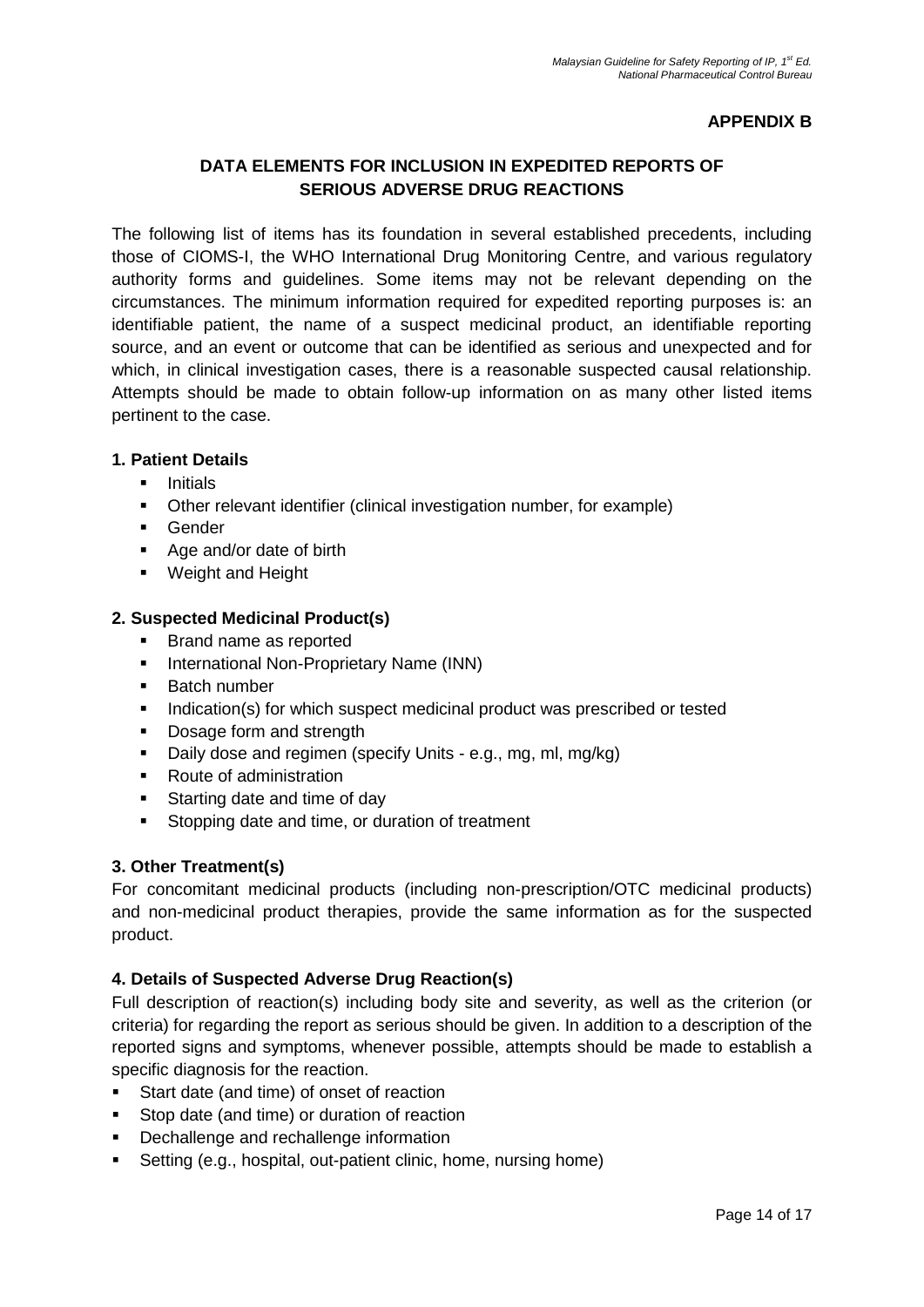**Outcome:** information on recovery and any sequelae; what specific tests and/or treatment may have been required and their results; for a fatal outcome, cause of death and a comment on its possible relationship to the suspected reaction should be provided. Any autopsy or other post-mortem findings (including a coroner's report) should also be provided when available. Other information: anything relevant to facilitate assessment of the case, such as medical history including allergy, drug or alcohol abuse; family history; findings from special investigations.

#### **5. Details on Reporter of Event (Suspected ADR)**

- Name and Address
- **Contact number**
- **•** Profession (specialty)

#### **6. Administrative and Sponsor/Company Details**

- **Source of report**
- Date event report was first received by sponsor/manufacturer
- **•** Country in which event occurred
- Type of report filed to authorities: initial or follow-up (first, second, etc.)
- Name and address of sponsor/manufacturer/company
- Name, address, telephone number, and Fax number of contact person in reporting company or institution
- Sponsor/ manufacturer's identification number for the case (this number must be the same for the initial and follow-up reports on the same case).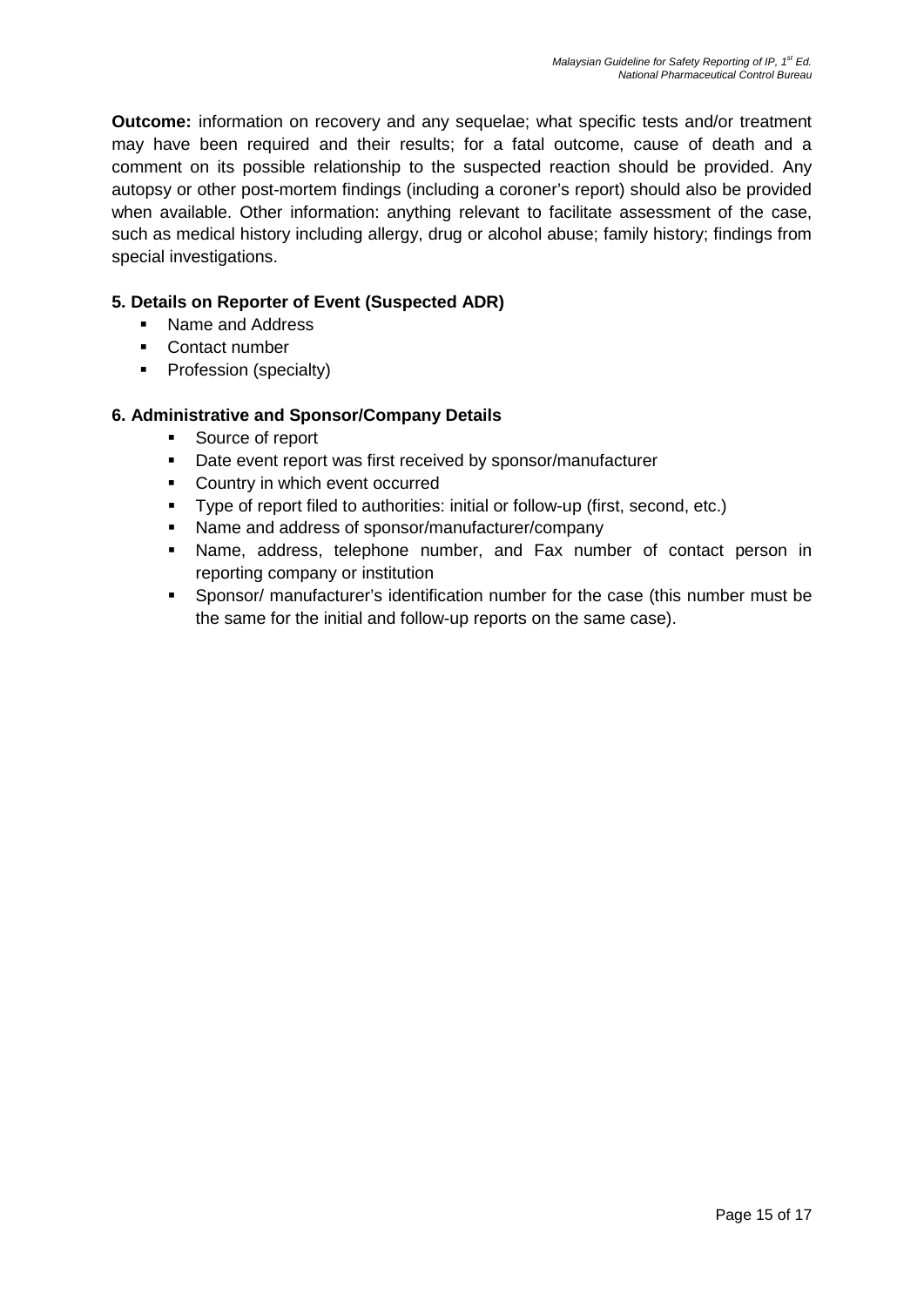#### **APPENDIX C**

#### **REPORTING REQUIREMENTS AND TIMELINE TO CENTRE FOR INVESTIGATIONAL NEW PRODUCT**

|                                                                                | <b>Nature of Report</b>                                                                                      | Report?<br>(Y/N)                                                                                                                                                                                                                                                                                          | <b>Timeframe of Report</b>                                                                                                                                                                | <b>Preferred</b><br>Form | <b>Content of</b><br><b>Submission</b>                       | <b>Responsibility for</b><br><b>Reporting</b> |  |  |  |  |  |
|--------------------------------------------------------------------------------|--------------------------------------------------------------------------------------------------------------|-----------------------------------------------------------------------------------------------------------------------------------------------------------------------------------------------------------------------------------------------------------------------------------------------------------|-------------------------------------------------------------------------------------------------------------------------------------------------------------------------------------------|--------------------------|--------------------------------------------------------------|-----------------------------------------------|--|--|--|--|--|
|                                                                                | Clinical trial is not conducted in Malaysia.                                                                 | <b>NO</b>                                                                                                                                                                                                                                                                                                 |                                                                                                                                                                                           |                          |                                                              |                                               |  |  |  |  |  |
| the investigational product.                                                   | Suspected drug is known to be active<br>comparator, placebo or drug other than                               | <b>NO</b>                                                                                                                                                                                                                                                                                                 | Not Applicable                                                                                                                                                                            |                          |                                                              |                                               |  |  |  |  |  |
| Serious Adverse Events (not drug related)                                      |                                                                                                              | <b>NO</b>                                                                                                                                                                                                                                                                                                 |                                                                                                                                                                                           |                          |                                                              |                                               |  |  |  |  |  |
| Reaction                                                                       | <b>Suspected Expected Serious Adverse</b>                                                                    | <b>NO</b>                                                                                                                                                                                                                                                                                                 |                                                                                                                                                                                           |                          |                                                              |                                               |  |  |  |  |  |
| For clinical<br>trial conducted<br>in Malaysia<br>requiring<br><b>CTIL/CTX</b> | <b>Suspected Unexpected</b><br>Serious Adverse<br>Reaction<br>Death/Life Threatening<br>Event                | Initial report as soon as possible<br>$\bullet$<br>but no later than 7 calendar<br>days, followed by as complete a<br>report as possible within<br><b>YES</b><br>additional 8 calendar days.<br>Follow-up information should be<br>$\bullet$<br>actively sought and submitted as<br>it becomes available. |                                                                                                                                                                                           | <b>CIOMS-I</b>           | Where<br>applicable:<br>Cover letter<br>Sponsor's<br>comment | Sponsor                                       |  |  |  |  |  |
|                                                                                | <b>Suspected Unexpected</b><br>Serious Adverse<br>Reaction<br>Non-fatal/Non-Life<br><b>Threatening Event</b> | <b>YES</b>                                                                                                                                                                                                                                                                                                | Initial report as soon as possible<br>$\bullet$<br>but no later than 15 calendar<br>days.<br>Follow-up information should be<br>actively sought and submitted as<br>it becomes available. | <b>CIOMS-I</b>           | Where<br>applicable:<br>Cover letter<br>Sponsor's<br>comment | Sponsor                                       |  |  |  |  |  |